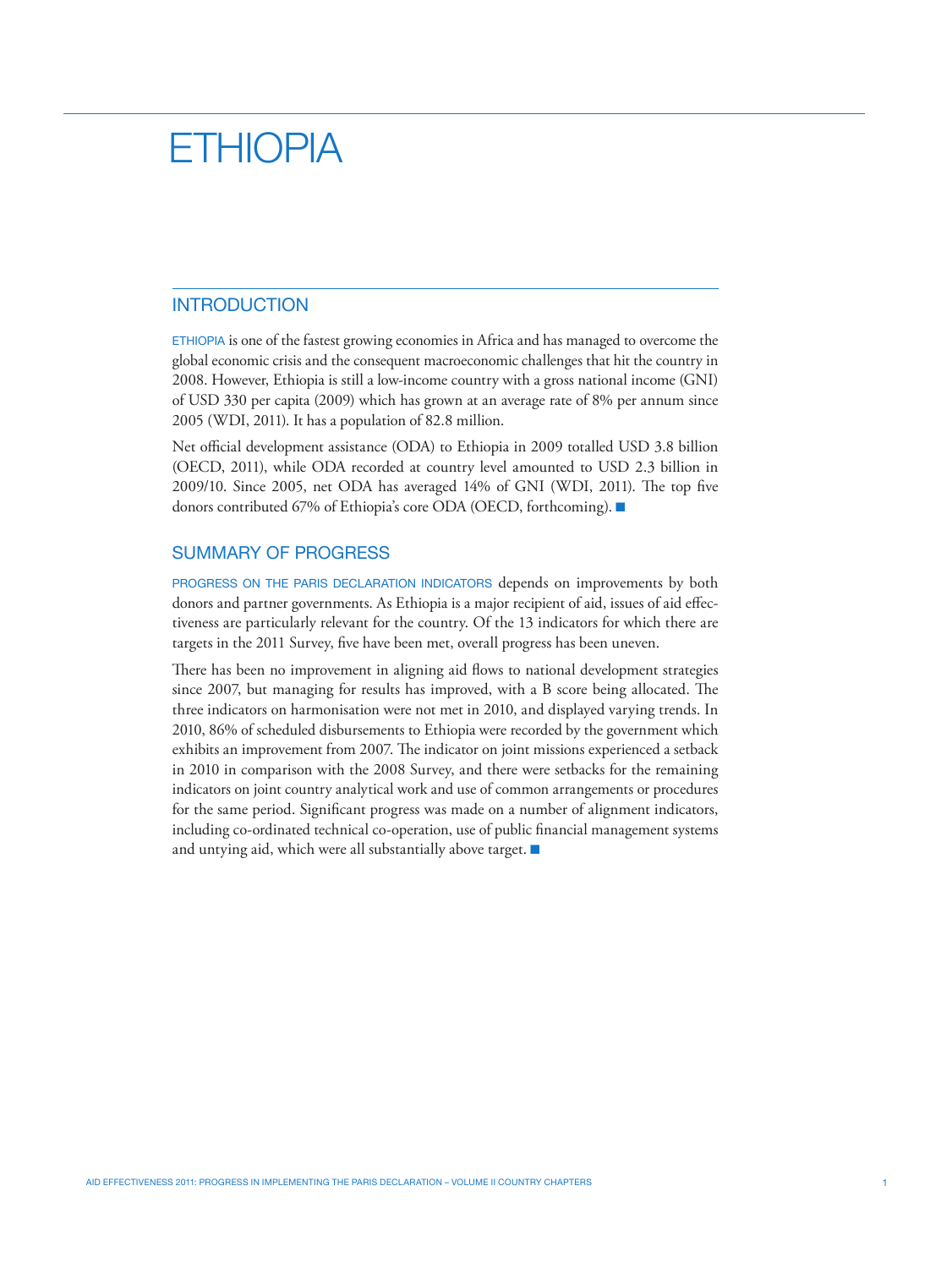TABLE 1: Baselines and targets for 2010

|                 | <b>INDICATORS</b>                                  | 2005 REFERENCE | 2007          | 2010 ACTUAL   | 2010 TARGET   |
|-----------------|----------------------------------------------------|----------------|---------------|---------------|---------------|
| 1               | Operational development strategies                 | C              | B             | B             | 'B' or 'A'    |
| 2a              | Reliable public financial management (PFM) systems | 3.5            | 4.0           | 3.5           | 4.0           |
| 2 <sub>b</sub>  | Reliable procurement systems                       | Not available  | Not available | Not available | No Target     |
| 3               | Aid flows are aligned on national priorities       | 74%            | 62%           | 48%           | 87%           |
| 4               | Strengthen capacity by co-ordinated support        | 27%            | 67%           | 86%           | 50%           |
| 5a              | Use of country PFM systems                         | 45%            | 47%           | 69%           | 63%           |
| 5 <sub>b</sub>  | Use of country procurement systems                 | 43%            | 41%           | 55%           | No Target     |
| 6               | Strengthen capacity by avoiding parallel PIUs      | 103            | 56            | 49            | 34            |
| $\overline{7}$  | Aid is more predictable                            | 96%            | 73%           | 86%           | 98%           |
| 8               | Aid is untied                                      | 66%            | 76%           | 86%           | More than 66% |
| 9               | Use of common arrangements or procedures           | 53%            | 66%           | 61%           | 66%           |
| 10a             | Joint missions                                     | 27%            | 29%           | 25%           | 40%           |
| 10 <sub>b</sub> | Joint country analytic work                        | 50%            | 70%           | 52%           | 66%           |
| 11              | Results-oriented frameworks                        | C              | C             | B             | 'B' or 'A'    |
| 12              | Mutual accountability                              | Y              | Y             | Y             | γ             |

# About the Survey

This chapter assesses progress against the quantitative indicators provided by the Survey on Monitoring the Paris Declaration, drawing on data provided by the government and donors, the OECD and the World Bank. In addition to this, it draws on qualitative evidence submitted to the OECD by the national government which incorporates feedback from donors and other stakeholders. Stakeholders note that it is possible that in places definitions and concepts were interpreted differently by survey respondents in 2011 compared with previous years. A degree of caution should be taken when analysing the trends shown by some of the indicators.

The 2011 survey responses cover 23 donors and 87% of Ethiopia's core ODA. Ethiopia took part in previous surveys in 2006 and 2008. The 2011 Survey contributed to instigate the dialogue between government and donors on the aid effectiveness process which had declined in the last two years following the failure to agree on the Addis Ababa Joint Declaration on Harmonization.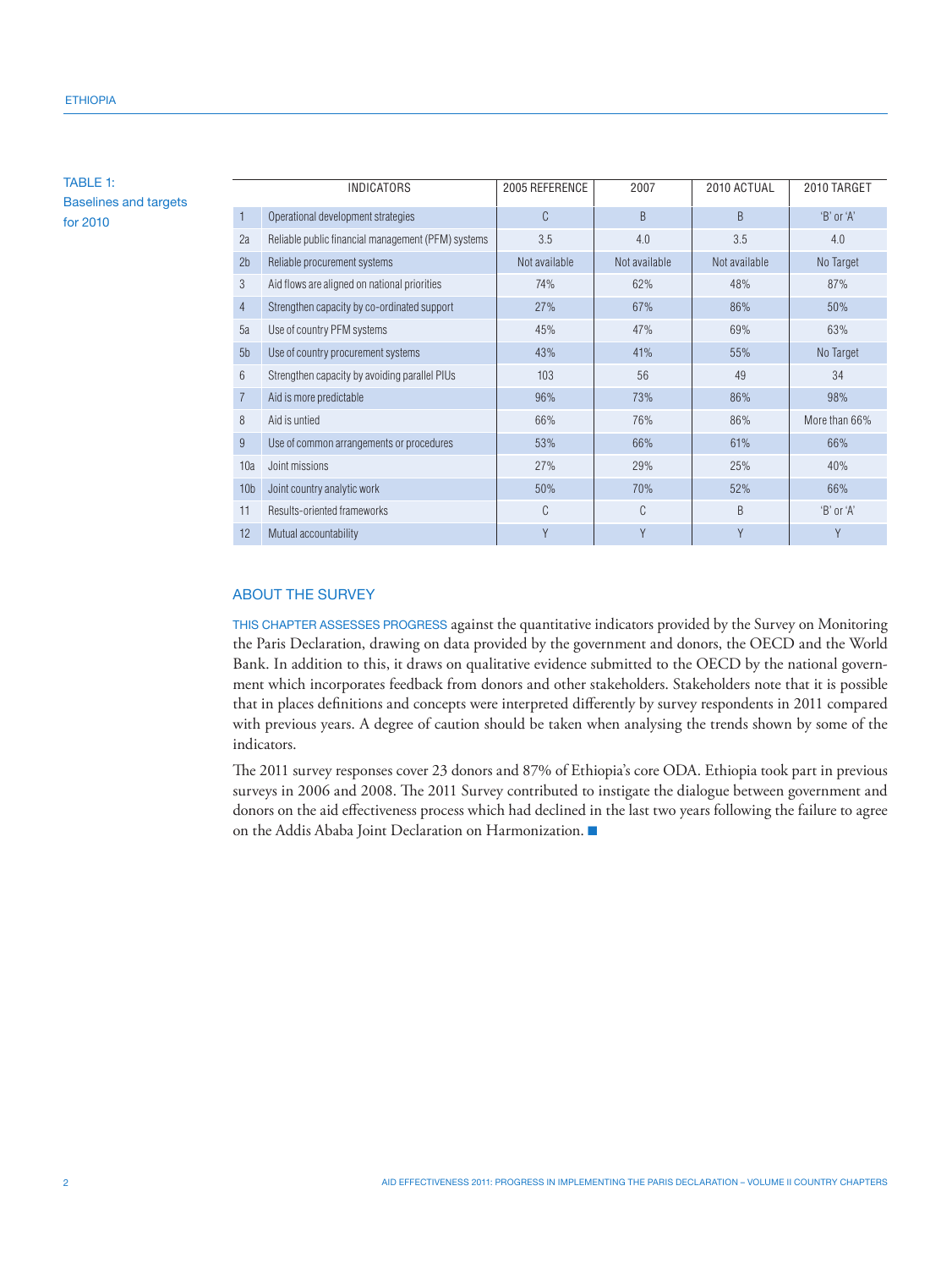|                            | <b>ACHIEVEMENT OR CHALLENGE</b>                                                                                                                                                                                                                                                                                                                                                                                                                                                                                                                                                                                                                                                        | <b>LESSON OR PRIORITY ACTION</b>                                                                                                                                                                                                                                                                                                                                                                                                                                                                                                                                                                                                                                                 | TABLE 2:<br>Learning from success |
|----------------------------|----------------------------------------------------------------------------------------------------------------------------------------------------------------------------------------------------------------------------------------------------------------------------------------------------------------------------------------------------------------------------------------------------------------------------------------------------------------------------------------------------------------------------------------------------------------------------------------------------------------------------------------------------------------------------------------|----------------------------------------------------------------------------------------------------------------------------------------------------------------------------------------------------------------------------------------------------------------------------------------------------------------------------------------------------------------------------------------------------------------------------------------------------------------------------------------------------------------------------------------------------------------------------------------------------------------------------------------------------------------------------------|-----------------------------------|
| Ownership                  | <b>Challenge:</b><br>• Enhance national capacity for implementation,<br>scaling up financial resources and their<br>predictability                                                                                                                                                                                                                                                                                                                                                                                                                                                                                                                                                     | <b>Priority actions:</b><br>• Continue capacity building support to strengthen<br>national systems;<br>• Enhance the dialogue between government,<br>donors and other stakeholders to scale up<br>financial resources and improve predictability                                                                                                                                                                                                                                                                                                                                                                                                                                 | and challenges                    |
| Alignment<br>Harmonisation | <b>Challenges:</b><br>• Donor preference for using World Bank and<br>UN procurement systems for international<br>competitive bidding to minimise the risk of delays.<br>• Donor procedural rules discourage the use of<br>country systems and tend to raise concerns<br>about the quality of the public financial manage-<br>ment systems and human resource problem.<br>• Delays in donor disbursements and lack of<br>information on multi-year disbursement make<br>aid predictability difficult though recently the Aid<br>Management Platform has been operational<br>which is expected to facilitate information sharing<br>and improve aid predictability.<br><b>Challenge:</b> | <b>Priority action:</b><br>• Donors to support national procurement<br>institutions in capacity building and standardising<br>bidding documents; in parallel to ongoing<br>reforms, set targets on the use of national<br>procurement systems.<br>• Constructive dialogue between donors and<br>government about their concerns and agreement<br>upon an action plan focusing on selected critical<br>issues.<br>• Donors to improve their internal procedures and<br>respect the timeline for disbursement, providing<br>multi-year disbursement information as required<br>by the government.<br><b>Priority actions:</b><br>• Donors to set and implement targets to increase |                                   |
|                            | • Increasing the use of common arrangements and<br>joint activities among donors to meet set targets.                                                                                                                                                                                                                                                                                                                                                                                                                                                                                                                                                                                  | the proportion of their support through common<br>arrangement mechanisms using simplified<br>procedures and reporting requirements;<br>• Donors need to harmonise their reporting formats<br>for individual projects at least at sector level so as<br>to reduce transaction costs for the implementing<br>partners;<br>• Donors need to further involve the government<br>in jointly-planned analytical work to improve<br>government capacity, and the extent to which the<br>results of this work are utilised.                                                                                                                                                               |                                   |
| Managing for<br>results    | Achievement:<br>• A results-oriented framework is in place                                                                                                                                                                                                                                                                                                                                                                                                                                                                                                                                                                                                                             | Lesson:<br>• The policy matrix details the annual targets<br>against indicators                                                                                                                                                                                                                                                                                                                                                                                                                                                                                                                                                                                                  |                                   |
| Mutual<br>accountability   | <b>Challenge:</b><br>• Absence of timely reporting and clear mapping of<br>what donors are financing                                                                                                                                                                                                                                                                                                                                                                                                                                                                                                                                                                                   | <b>Priority action:</b><br>• Development of a performance assessment<br>framework to monitor national development<br>results and to assess the implementation of<br>commitments on aid effectiveness                                                                                                                                                                                                                                                                                                                                                                                                                                                                             |                                   |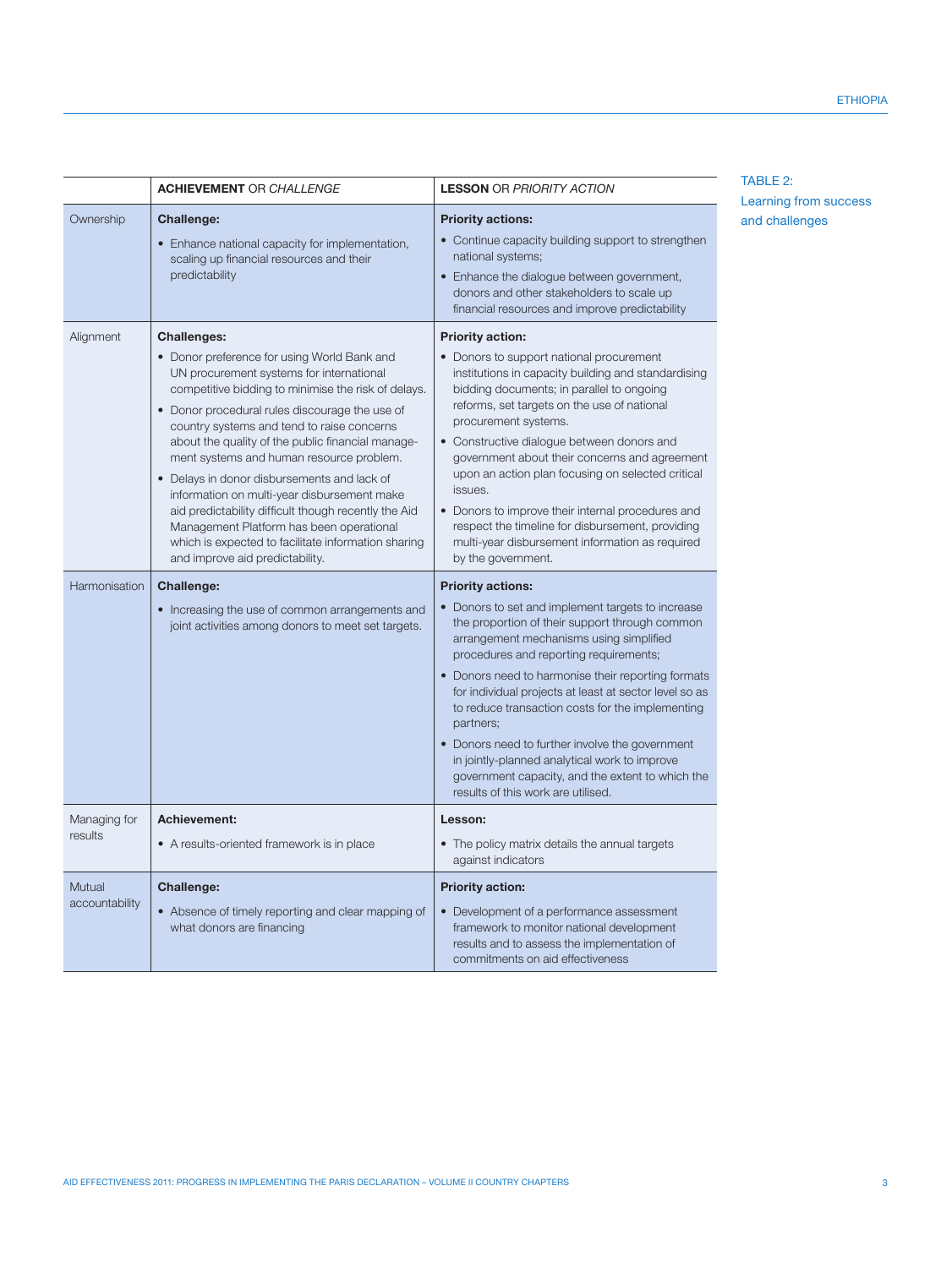## **OWNERSHIP**

AID IS MOST EFFECTIVE when it supports a country-owned approach to development. It is less effective when aid policies and approaches are driven by donors. In the context of the Paris Declaration, ownership concerns a country's ability to carry out two, inter-linked activities: exercise effective leadership over its development policies and strategies; and co-ordinate the efforts of various development actors working in the country.

## **INDICATOR 1**

Do countries have operational development strategies?

Indicator 1 assesses the operational value of a country's development strategy. In particular, it looks at the existence of an authoritative country-wide development policy (*i.e.* a unified strategic framework), the extent to which priorities are established, and whether these policies are costed and linked with the budget. All of these features are important to harness domestic resources for development, and to provide a basis for the alignment of aid to development priorities. Each country has provided evidence against these criteria, and this has been translated into a score by the World Bank using the same methodology as in the 2006 and 2008 surveys. A five-point scale runs from A (highest score) to E (lowest score). The Paris Declaration targets 75% of partner countries achieving a score of A or B by 2010.

Ethiopia achieved a B for indicator 1, as it did in 2007. In 2010, Ethiopia transitioned from the Plan for Accelerated and Sustained Development to End Poverty (PASDEP) to the Growth and Transformation Plan (GTP) for 2010-15. The government's vision for development has solidified over successive national development strategies (NDS) to create a consistent and coherent approach. The GTP is now underpinned by a longterm vision document known as Agricultural Development Led Industrialisation (ADLI). According to the World Bank's assessment, there is linkage between the NDS and sector strategies as well as use of the NDS by policy makers as a reference point to inform their planning and resource allocation decisions. The NDS has prioritised targets (although the mechanism to achieve them is not fully developed) and it also integrates the Millennium Development Goals (MDGs) and cross-cutting themes. The NDS is well costed and linked to the budget through a medium-term fiscal framework (MTFF) which provides forecasts of the revenue, budget expenditure and allocations at the federal level over a three-year period, while prioritising pro-poor sectors. Sector strategies are reflected, broadly, in the budget although a medium-term expenditure framework (MTEF) was only introduced in 2011. There is performance orientation in the budget process although the mechanism through which this is achieved is unclear

The GTP aims to sustain high growth rates, reduce poverty and meet the MDGs. It also places the country on the path to becoming a middle-income country by 2025. The ADLI is Ethiopia's overall and long-term development strategy with a focus on developing agriculture as an engine for growth. The development of the NDS has benefited from extensive consultation at all levels with various stakeholders including, but not limited to, civil society, opposition political parties, donors and the private sector.

While donors recognise that the NDS has a clear vision for sustainable development as well as clear objectives, targets and indicators, the strategy is considered by many to be highly ambitious. Donors have raised questions as to the inter-dependence of objectives, underscoring their hesitation in relation to the proposed growth scenarios. Current challenges relate to: enhancing national capacity and leadership in implementation; scaling up financial resources and their predictability; strengthening donor-government co-ordination and co-operation; strengthening monitoring and evaluation and increasing the contribution of stakeholders such as civil society and private sector in the implementation of the development strategy.  $\blacksquare$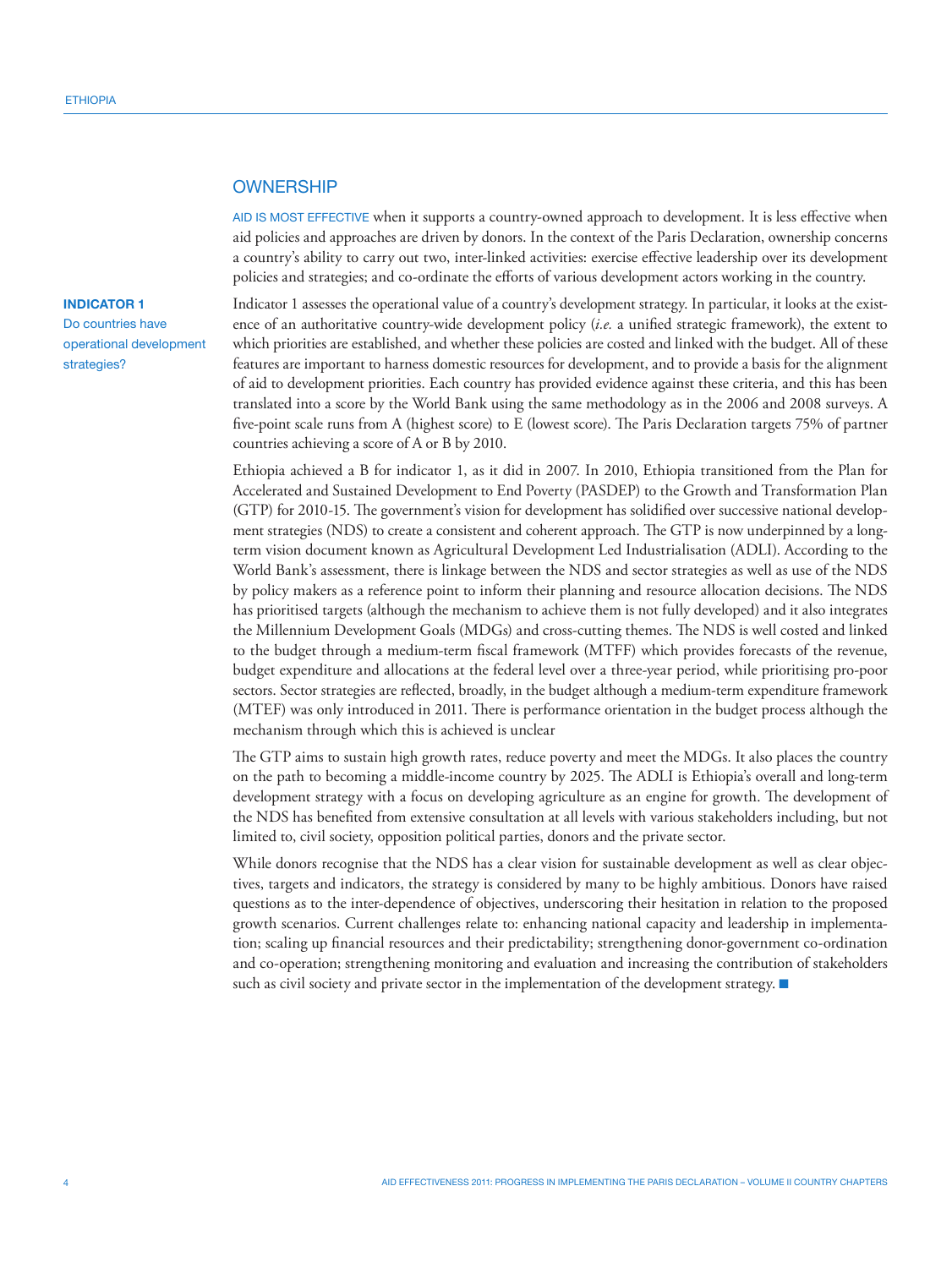# ALIGNMENT

Aid that is donor driven and fragmented is less effective. For aid to be effective, it must make use of national development strategies and use and help strengthen capacity in national systems, such as those for procurement and public financial management. The Paris Declaration envisions donors basing their support fully on partner countries' aims and objectives. Indicators 2 through 8 of the Paris Declaration assess several different dimensions of alignment.

In terms of alignment, Ethiopia has made some improvements in comparison with its performance in 2007. Of the seven indicators with applicable targets, three were met and four remained unmet. The indicators for which targets were achieved reflect that there has been a wider use of country systems among donors, a strengthening of co-ordinated technical co-operation, and an increase in untied aid. On the other hand, indicators on the number of parallel PIUs, the proportion of predictable aid, the reliability of PFM systems and the alignment of aid to national priorities have failed to meet targets, with the latter two exhibiting setbacks since 2007.

Indicator 2 covers two aspects of country systems: public financial management (PFM) and procurement. Do these systems either adhere to good practices or are there plans for reform? If countries have reliable systems, donors are encouraged to use them for the delivery and management of aid. This helps to align aid more closely with national development strategies and enhances aid effectiveness.

Indicator 2a of the Paris Declaration assesses whether PFM systems meet broadly accepted good practices or whether credible reform programmes are in place. The assessment is based on the World Bank's Country Policy and Institutional Analysis (CPIA) score for the quality of PFM systems, which uses a scale running from 1 (very weak) to 6 (very strong).

To score highly, a country needs to perform well against all three of the following criteria: a comprehensive and credible budget linked to policy priorities; an effective financial management system to ensure that the budget is implemented as intended in a controlled and predictable way; and timely and accurate accounting and fiscal reporting, including timely and audited public accounts with effective arrangements for follow up. Meeting the global 2010 target requires half of partner countries to move up at least one measure (*i.e.* 0.5 points) between 2005 and 2010.

In the 2011 Survey, Ethiopia received a rating of 3.5 for its public financial management (PFM) systems, down from 4.0 in 2007, and short of the 2010 target. The Ethiopian government disagrees with this rating pointing out that recognised improvements described below should have led it to score more highly than in 2007. Most partners also consider this rating contradictory to PEFA findings.

In recent years the government has been implementing a wide range of PFM reforms under the Expenditure Management and Control Programme and the Decentralisation Support Activity. According to a 2010 Public Expenditure and Fiduciary Assessment (PEFA), reform efforts have resulted in PFM improvements with regards to comprehensiveness; transparency; budget credibility; policy-based budgeting; control systems; and revenue administration of PFM systems. The PEFA assessment also identified remaining challenges regarding the inclusiveness of total donor funds, the quality and timeliness of reports, as well as staff turnover at subnational level. The government considers that the implementation of PFM reforms is already bearing fruits although capacity issues at sub-national level need to be further addressed to sustain gains to date. In order to facilitate capacity development in these areas, donors have provided support, for example, through the Protection of Basic Services Programme. This includes external and internal auditing, treasury management, budgeting and the strengthening of internal controls – through accounting reform and the computerisation of the government PFM system.

## **INDICATOR 2**

Building reliable country systems

## **INDICATOR 2a**

How reliable are country public financial management systems?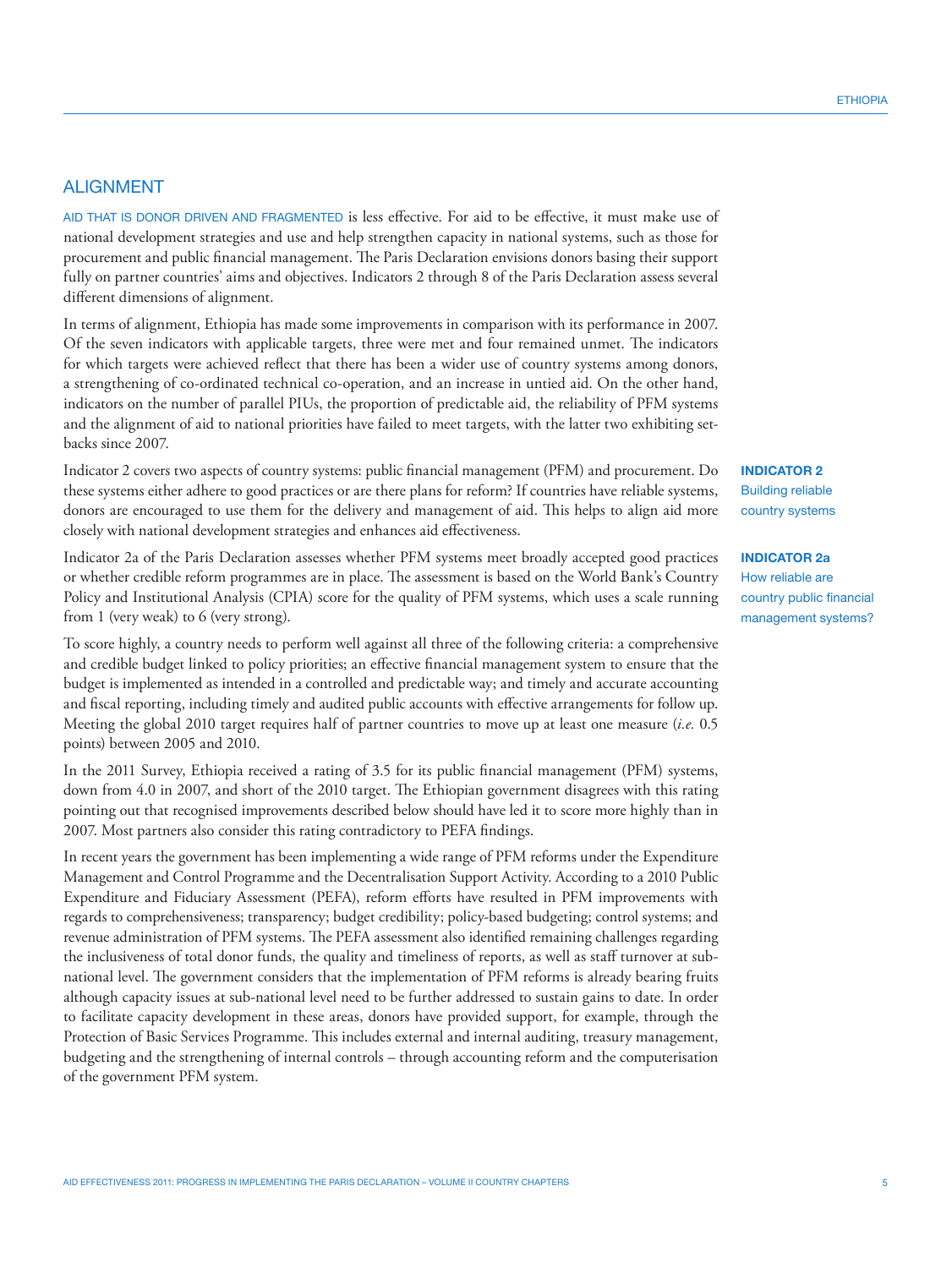# **INDICATOR 2b**

How reliable are country procurement systems?

Indicator 2b was first measured in 2008 by 17 countries. The process is one of self-assessment, using the Methodology for the Assessment of National Procurement Systems developed by the OECD-DAC Task Force on Procurement. The methodology includes baseline indicators to compare a country's systems to internationally-accepted good practice, as well as a new set of indicators. These indicators assess overall performance of the system, compliance with national legislation and standards and whether there is a reform programme in place to promote improved practices. The results are expressed as grades on a four-point scale running from A (the highest) to D (the lowest). The 2010 target is for a third of partner countries to move up at least one measure (*i.e.* from D to C, C to B or B to A) although not all countries will perform an assessment.

Ethiopia was not assessed for its procurement systems and no target is applicable for this indicator. However, the government has identified procurement reform as a priority and, with donor support, a number of reforms and capacity development initiatives have been initiated. These include enacting a new public procurement and property administration proclamation and directives; preparation of public procurement manual and training module; preparation of several types of standard bidding documents; establishing an independent regulatory agency for public procurement and property administration; establishing a board for reviewing complaints raised by bidders on public procurement entities; establishing a public entity for providing services for public bodies in procuring high value strategic goods and services. At a regional level, the regional governments have also issued /adopted procurement proclamations and directives.

With respect to procurement capacity building, a five-year capacity development strategic plan was developed, and during the past few years thousands of federal and regional procurement employees were trained on various procurement and property components and country system as an ongoing capacity building effort. In the said capacity development strategy, there is also a plan to establish an Ethiopian Institute of Public Procurement & Asset Management (EIPAM). However, due to challenges in the procurement system, some donors prefer to use the UN procurement systems for International Competitive Bidding (ICB) as a safeguard measure to minimise the risk of delays mainly due to the low capacity of local public procurement entities.

Comprehensive and transparent reporting on aid, and its use, helps ensure that donors align aid flows with national development priorities. When aid directed to the government sector is fully and accurately reflected in the national budget it indicates that aid programmes are well connected with country policies and processes. This also allows partner country authorities to present accurate and comprehensive budget reports to their parliaments and citizens.

As a proxy for alignment, indicator 3 measures the percentage of aid disbursed by donors for the government sector that is included in the annual budget for the same fiscal year. The indicator reflects two components: the degree to which aid is aligned with government priorities, and the extent to which aid is captured in government's budget preparation process. Budget estimates can be higher or lower than disbursements by donors and are treated similarly for the purpose of measuring indicator 3 despite the different causes. The 2010 target is to halve the proportion of aid flows that are not currently reported on government budgets, with at least 85% of aid reflected in the budget.

In 2010, 48% of Ethiopia's aid was accurately estimated on budget. This leaves the 2010 target of 85% unmet and constitutes a significant setback from previous surveys. For the average donor, only 32% of aid was accurately recorded on budget, while most donors report that actual disbursements are greater than government estimates. Donors with the largest discrepancies include Canada, the Global Fund, United States and the World Bank. Notably, the United States and the World Bank – Ethiopia's largest donors – recorded only 1% and 44% (respectively) of disbursed aid as registered in government's estimates.

Discrepancies between estimates and disbursements are partly due to the following factors: that the government tends to only record donor disbursements for which it is directly accountable; lengthy internal procedures for approval and implementation of initiatives among donors; governance conditionalities attached to

#### **INDICATOR 3**

Aligning aid flows on national priorities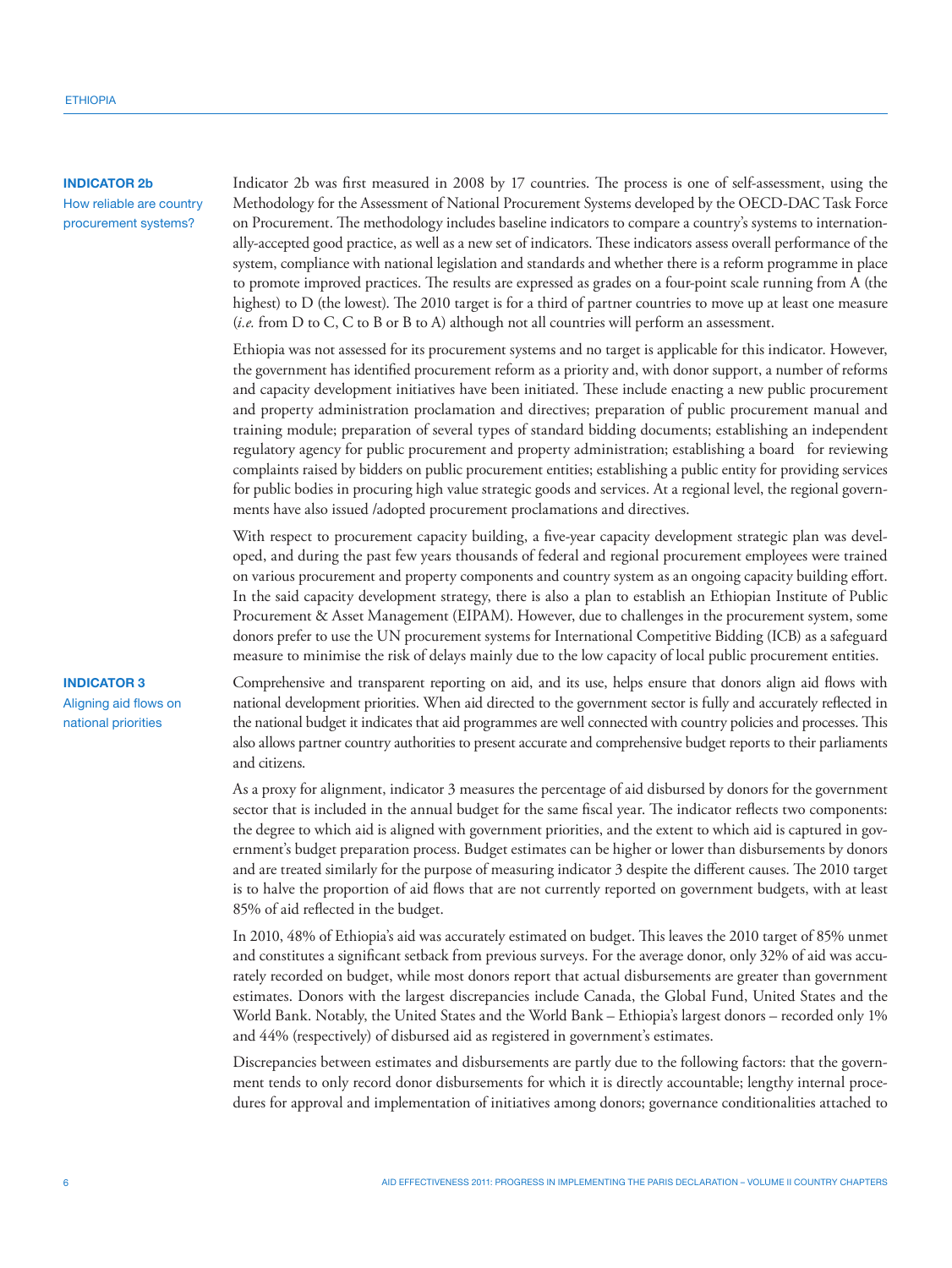**ETHIOPIA** 

funding which may cause changes to predicted disbursements; and differences in programming and budget cycles between government and most donors.

The government is taking stronger leadership in promoting the alignment of development assistance with national priorities through the development of national medium-term plans and sector policies. In addition, with the establishment of a high level forum, several sectoral working groups and national programs aim to discuss the implementation of sector strategies and government priorities.

|                        | Government's<br>aid flows in 2010 | Aid disbursed by<br>budget estimates of donors for government<br>sector in 2010 | 2005  |                 | 2007                       |                 | $2010*$   |           | Total aid<br>disbursed through<br>other donors |
|------------------------|-----------------------------------|---------------------------------------------------------------------------------|-------|-----------------|----------------------------|-----------------|-----------|-----------|------------------------------------------------|
|                        | (USD <sub>m</sub> )               | (USD <sub>m</sub> )                                                             |       | (for reference) |                            | (for reference) |           | (% )      | (USD <sub>m</sub> )                            |
|                        | a                                 | $\mathsf{h}$                                                                    |       |                 |                            |                 | $c = a/b$ | $c = b/a$ |                                                |
| African Dev. Bank      | 97                                | 153                                                                             | 89%   |                 | 62%                        |                 | 63%       |           | $\Omega$                                       |
| Austria                | 3                                 | $\Omega$                                                                        | --    |                 | 26%                        |                 |           | 0%        | $\overline{0}$                                 |
| Belgium                | $\qquad \qquad -$                 | --                                                                              | $-$   |                 | 9%                         |                 | $-$       |           | $\Omega$                                       |
| Canada                 | 9                                 | 64                                                                              | 2%    |                 | 72%                        |                 | 14%       |           | 43                                             |
| <b>EU</b> Institutions | 205                               | 151                                                                             | 99%   |                 | 85%                        |                 |           | 73%       | 64                                             |
| Finland                | 8                                 | 17                                                                              | 37%   |                 | 49%                        |                 | 51%       |           | $\overline{7}$                                 |
| France                 | 3                                 | 36                                                                              | 81%   |                 | 3%                         |                 | 7%        |           | $\overline{0}$                                 |
| <b>GAVI Alliance</b>   | 38                                | 17                                                                              | $-$   |                 | $-$                        |                 |           | 46%       | $\overline{0}$                                 |
| Germany                | 50                                | 23                                                                              | 38%   |                 | 45%                        |                 |           | 46%       | $\Omega$                                       |
| Global Fund            | 76                                | 305                                                                             |       |                 | 55%                        |                 | 25%       |           | $\overline{0}$                                 |
| Greece                 | $\theta$                          | $\mathbf{1}$                                                                    | $- -$ |                 | $\overline{\phantom{a}}$ . |                 | 0%        |           | $\Omega$                                       |
| <b>IFAD</b>            | 11                                | 16                                                                              | $-$   |                 | 56%                        |                 | 71%       |           | $\overline{0}$                                 |
| Ireland                | 32                                | 34                                                                              | 28%   |                 | 49%                        |                 | 96%       |           | $\overline{0}$                                 |
| Italy                  | $\overline{9}$                    | 38                                                                              |       | $0\%$           | 22%                        |                 | 23%       |           | 3                                              |
| Japan                  | 3                                 | 47                                                                              | 0%    |                 | 19%                        |                 | 7%        |           | 22                                             |
| Korea                  | $\overline{2}$                    | $\Omega$                                                                        | $-$   |                 | 0%                         |                 |           | 0%        | $\Omega$                                       |
| Netherlands            | $\overline{7}$                    | $\overline{0}$                                                                  |       |                 | 82%                        |                 |           | 0%        | 41                                             |
| Norway                 | $\overline{2}$                    | $\overline{7}$                                                                  | 40%   |                 | $-$                        |                 | 34%       |           | 5                                              |
| Spain                  | $\overline{0}$                    | 9                                                                               |       |                 | $- -$                      |                 | 0%        |           | $\overline{0}$                                 |
| Sweden                 | 8                                 | $\Omega$                                                                        | 59%   |                 | 72%                        |                 |           | 0%        | $6\overline{6}$                                |
| <b>United Kingdom</b>  | 138                               | 188                                                                             | 50%   |                 | 73%                        |                 | 73%       |           | 184                                            |
| <b>United Nations</b>  | 91                                | 148                                                                             |       | 90%             | 62%                        |                 | 61%       |           | $\theta$                                       |
| <b>United States</b>   | $\overline{4}$                    | 380                                                                             | 15%   |                 | 2%                         |                 | 1%        |           | $\overline{0}$                                 |
| <b>World Bank</b>      | 481                               | 1097                                                                            | 87%   |                 | 93%                        |                 | 44%       |           | $\Omega$                                       |
| Average donor ratio    |                                   |                                                                                 |       | 48%             |                            | 47%             | 32%       |           |                                                |
| <b>Total</b>           | 1277                              | 2651                                                                            | 74%   |                 | 62%                        |                 | 48%       |           | 374                                            |

TABLE 3:

Are government budget estimates comprehensive and realistic?

\*Ratio is  $c = a / b$  except where government's budget estimates are greater than disbursements ( $c = b / a$ ).

For many countries, aid is a vital source of revenue and resources. Being able to predict aid disbursements – both in terms of how much aid will be delivered and when – is important to enable countries to manage public finances and undertake realistic planning for development. The Paris Declaration calls on donors to provide reliable, indicative commitments of aid over a multi-year framework, and to disburse aid in a timely and predictable manner according to agreed schedules.

Indicator 7 examines the in-year predictability of aid for the government sector by measuring the proportion of planned disbursements (as reported by donors) that are recorded by governments in their accounting system as having been disbursed. Indicator 7 therefore assesses two aspects of predictability. The first is the ability of donors to disburse aid according to schedule. The second is the ability of government to record disbursements for the government sector as received in its accounting system. Indicator 7 is designed to encourage progress in relation to both, with the aim of halving the proportion of aid not disbursed (and not captured in the government's accounting system) within the fiscal year for which it was scheduled by 2010.

**INDICATOR 7** Providing more predictable aid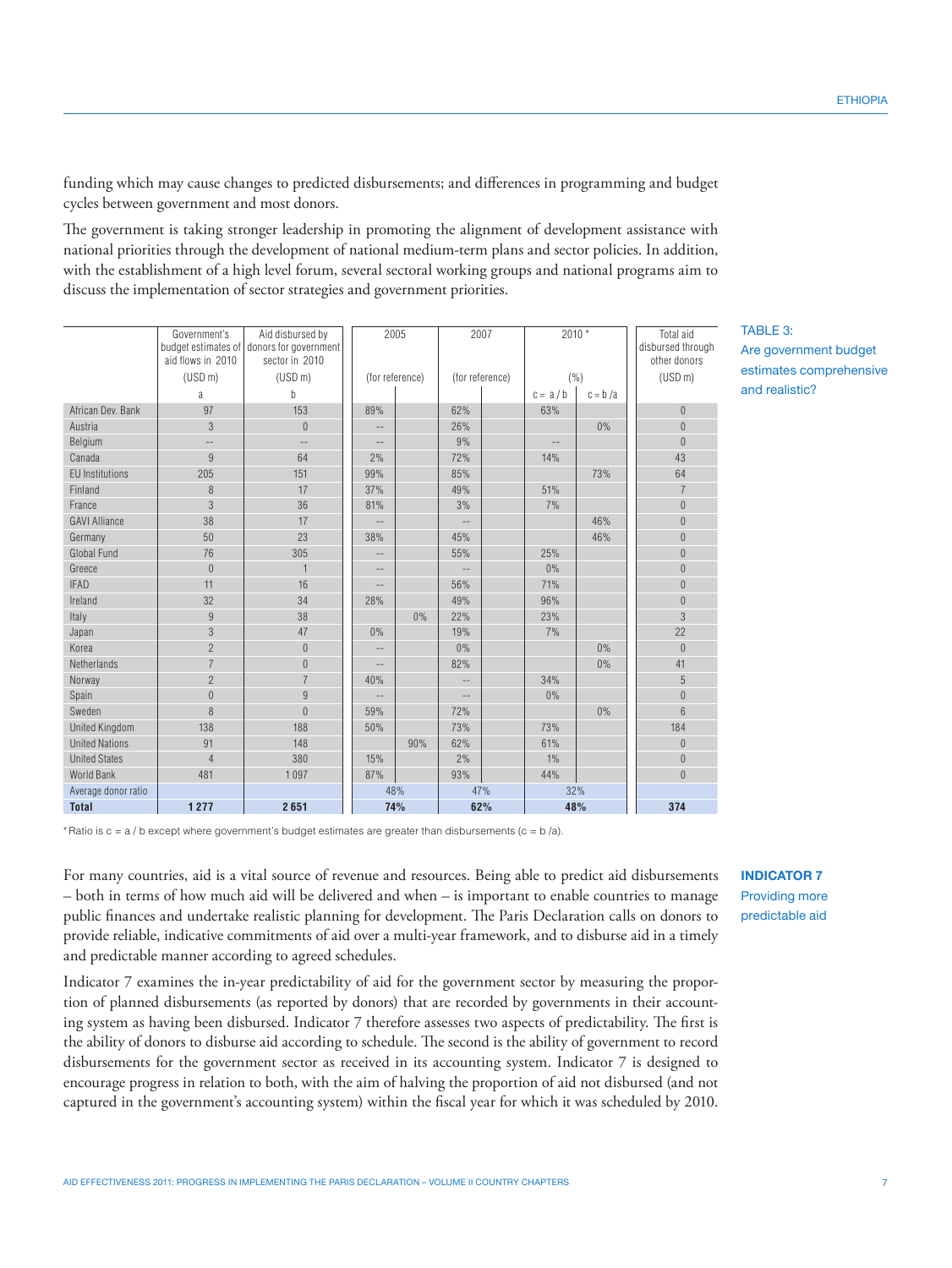The ultimate goal is to improve not only the predictability of disbursements, but also the accuracy with which they are recorded in government systems – an important element to support ownership, accountability and transparency.

|                        | <b>Disbursements</b><br>recorded by<br>government<br>in 2010 | Aid<br>scheduled by<br>donors for<br>disbursement<br>in 2010 |                   | 2005            |       | 2007            | $2010*$                  |                     | For reference:<br>Aid disbursed<br>by donors for<br>government<br>sector in 2010 | For reference: %<br>of scheduled aid<br>disbursements reported<br>as disbursed by donors<br>in 2010** |           |
|------------------------|--------------------------------------------------------------|--------------------------------------------------------------|-------------------|-----------------|-------|-----------------|--------------------------|---------------------|----------------------------------------------------------------------------------|-------------------------------------------------------------------------------------------------------|-----------|
|                        | (USD <sub>m</sub> )                                          | (USD <sub>m</sub> )                                          |                   | (for reference) |       | (for reference) |                          | (% )                | (USD <sub>m</sub> )                                                              |                                                                                                       | (%)       |
|                        | a                                                            | b                                                            |                   |                 |       |                 |                          | $c = a/b$ $c = b/a$ | d                                                                                | $e = d/b$                                                                                             | $e = b/d$ |
| African Dev. Bank      | 181                                                          | 105                                                          | 99%               |                 | 40%   |                 |                          | 58%                 | 156                                                                              |                                                                                                       | 68%       |
| Austria                | $\overline{4}$                                               | 5                                                            | $-$               |                 |       | 86%             | 67%                      |                     | 5                                                                                | 100%                                                                                                  |           |
| Belgium                | $-$                                                          | $\overline{\phantom{a}}$                                     | $\qquad \qquad -$ |                 | $1\%$ |                 | $\overline{\phantom{a}}$ |                     | $\frac{1}{2}$                                                                    |                                                                                                       |           |
| Canada                 | 30                                                           | 72                                                           |                   | 98%             |       | 95%             | 42%                      |                     | 74                                                                               |                                                                                                       | 98%       |
| <b>EU</b> Institutions | 242                                                          | 213                                                          | 48%               |                 |       | 94%             |                          | 88%                 | 159                                                                              | 75%                                                                                                   |           |
| Finland                | 8                                                            | 20                                                           | 96%               |                 | 22%   |                 | 39%                      |                     | 17                                                                               | 85%                                                                                                   |           |
| France                 | 3                                                            | 12                                                           |                   | 87%             | 25%   |                 | 29%                      |                     | $\overline{9}$                                                                   | 75%                                                                                                   |           |
| <b>GAVI Alliance</b>   | $\Omega$                                                     | 19                                                           | $-\,-$            |                 | $-$   |                 | 0%                       |                     | 17                                                                               | 92%                                                                                                   |           |
| Germany                | 52                                                           | 65                                                           | 53%               |                 | 68%   |                 | 80%                      |                     | 65                                                                               |                                                                                                       | 99%       |
| Global Fund            | 223                                                          | 256                                                          | $-$               |                 | 78%   |                 | 87%                      |                     | 244                                                                              | 95%                                                                                                   |           |
| Greece                 | $\overline{0}$                                               | $\mathbf{1}$                                                 | $\qquad \qquad -$ |                 |       |                 | 0%                       |                     | $\mathbf{1}$                                                                     |                                                                                                       | 96%       |
| <b>IFAD</b>            | 3                                                            | 24                                                           | $-$               |                 | 99%   |                 | 13%                      |                     | 16                                                                               | 65%                                                                                                   |           |
| Ireland                | 25                                                           | 28                                                           | 84%               |                 | 96%   |                 | 91%                      |                     | 28                                                                               | 100%                                                                                                  |           |
| Italy                  | 8                                                            | 46                                                           |                   | 38%             | 47%   |                 | 18%                      |                     | 15                                                                               | 34%                                                                                                   |           |
| Japan                  | 31                                                           | 47                                                           | 56%               |                 |       | 60%             | 66%                      |                     | 47                                                                               | 100%                                                                                                  |           |
| Korea                  | 6                                                            | $\overline{4}$                                               | $-$               |                 | 0%    |                 |                          | 66%                 | 10                                                                               |                                                                                                       | 40%       |
| Netherlands            | $\Omega$                                                     | 54                                                           |                   | 59%             |       | 60%             | 0%                       |                     | $\Omega$                                                                         | $0\%$                                                                                                 |           |
| Norway                 | $\overline{7}$                                               | 6                                                            | 43%               |                 | 56%   |                 |                          | 91%                 | $\overline{4}$                                                                   | 57%                                                                                                   |           |
| Spain                  | 32                                                           | 24                                                           | $-$               |                 | $-$   |                 |                          | 75%                 | 22                                                                               | 93%                                                                                                   |           |
| Sweden                 | 11                                                           | $\Omega$                                                     | 92%               |                 | 82%   |                 |                          | 0%                  | $\overline{0}$                                                                   | $-\,-$                                                                                                |           |
| <b>United Kingdom</b>  | 199                                                          | 313                                                          |                   | 99%             |       | 72%             | 64%                      |                     | 341                                                                              |                                                                                                       | 92%       |
| <b>United Nations</b>  | 194                                                          | 244                                                          |                   | 6%              | 78%   |                 | 79%                      |                     | 178                                                                              | 73%                                                                                                   |           |
| <b>United States</b>   | 102                                                          | 437                                                          |                   | 6%              | 18%   |                 | 23%                      |                     | 406                                                                              | 93%                                                                                                   |           |
| World Bank             | 761                                                          | 465                                                          |                   | 99%             | 87%   |                 |                          | 61%                 | 963                                                                              |                                                                                                       | 48%       |
| Average donor ratio    |                                                              |                                                              |                   | 67%             |       | 60%             | 49%                      |                     |                                                                                  |                                                                                                       | 76%       |
| <b>Total</b>           | 2 1 2 1                                                      | 2457                                                         |                   | 96%             |       | 73%             |                          | 86%                 | 2777                                                                             |                                                                                                       | 88%       |

\* Ratio is c=a/b except where disbursements recorded by government are greater than aid scheduled for disbursement (c=b/a).

\*\* Ratio is e=d/b except where disbursements recorded by donors are greater than aid scheduled for disbursement (e=b/d).

In 2010, 86% of scheduled disbursements to Ethiopia were recorded by the government. This rate exhibits an improvement from 2007 but is still lower than 2005 figures, and as such Ethiopia has not met the 2010 target for this indicator. It should also be noted that average predictability of aid by each donor is only 49%, significantly lower than average rates for previous years. Among large donors, Ireland, the EU Institutions and the Global Fund showed the greatest level of alignment, with approximately 90% of scheduled aid recorded on the government budget. The United States, Canada and the United Kingdom score lowest among large donors.

Discrepancies in the proportion of predictable aid can partly be attributed to delays among donors in giving disbursement certification, a lack of delegated decision making among donor country offices, the introduction of additional conditions during disbursements, uncertainty about disbursement, and problems in aligning disbursements with the country's budget cycle.

Aid predictability could be improved through a number of measures such as: multi-annual commitments by donors; increases in in-year predictability through improved synchronisation of disbursements to the Ethiopian fiscal year and budget cycle; reduction of the off-budget proportion of aid; improved government

TABLE 4: Are disbursements on schedule and recorded by government?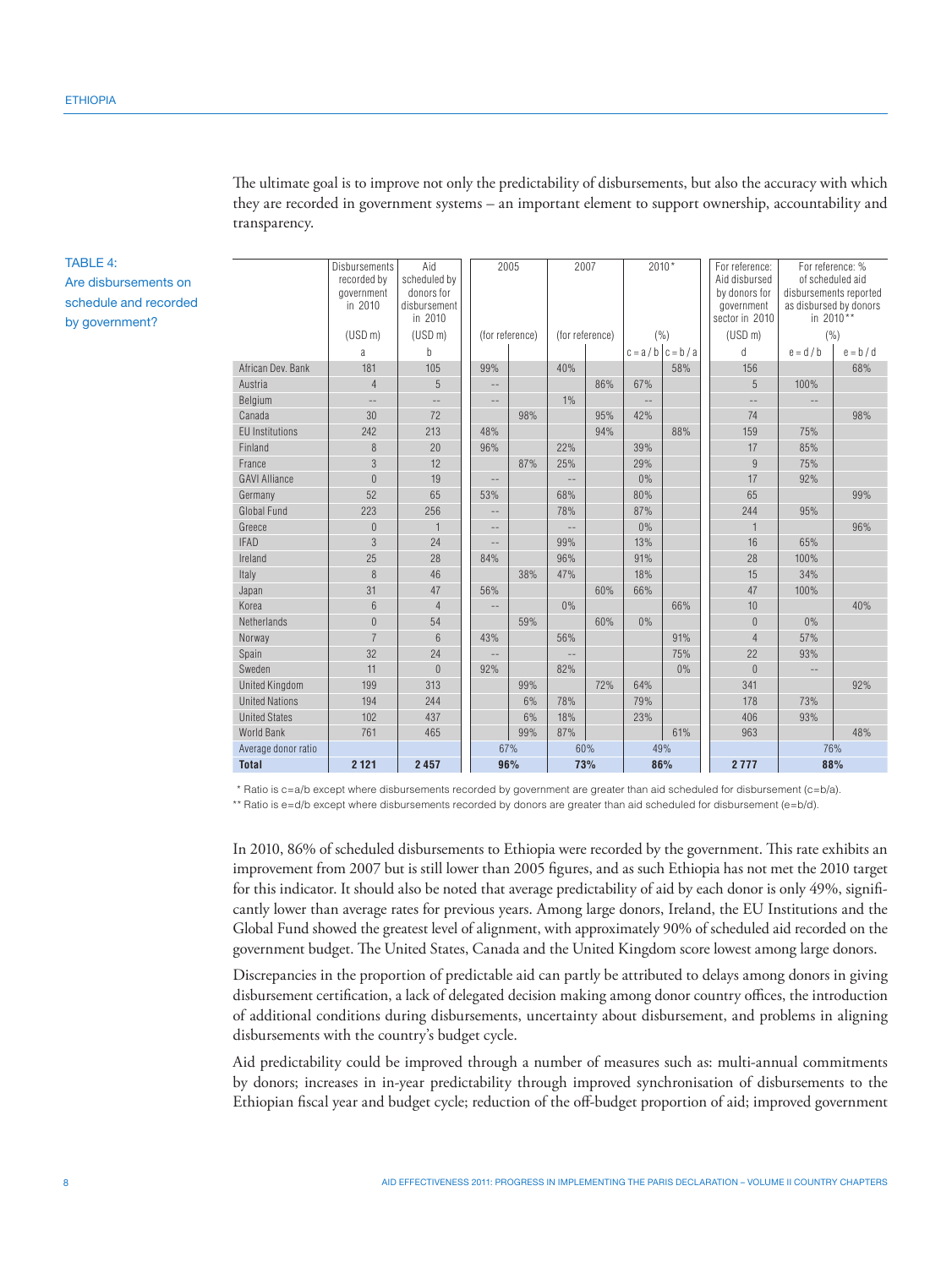capacity to implement, monitor and report on the utilisation of development assistance; and increased use of sector budget support where possible. Currently, the government is rolling out the Aid Management Platform for donors and, among other things, this serves to capture data on disbursements more effectively.

Capacity constraints present significant challenges to development and poverty reduction efforts and their sustainability. These relate both to aid management capacities (the ability of the government to capture, co-ordinate and utilise aid flows more effectively) and also to broader capacities for the design and implementation of policies and service delivery.

Under the Paris Declaration donors committed to providing technical co-operation that is co-ordinated with partner country strategies and programmes. This approach aims to strengthen capacities while also responding to the needs of partner countries. Successful capacity development is led by the partner country.

Indicator 4 focuses on the extent to which donor technical co-operation (an important input into capacity development) is country-led and well co-ordinated. It captures the extent to which technical co-operation is aligned with objectives articulated by country authorities, whether country authorities have control over this assistance, and whether arrangements are in place to co-ordinate support provided by different donors. The Paris Declaration target is for 50% of technical co-operation flows to be implemented through co-ordinated programmes that are consistent with national development strategies by 2010.

|                        | Co-ordinated technical<br>co-operation | Total technical<br>co-operation | 2005            | 2007            | 2010                     |
|------------------------|----------------------------------------|---------------------------------|-----------------|-----------------|--------------------------|
|                        | (USD <sub>m</sub> )                    | (USD <sub>m</sub> )             | (for reference) | (for reference) | (% )                     |
|                        | a                                      | b                               |                 |                 | $c = a/b$                |
| African Dev. Bank      | 62                                     | 71                              | 100%            | 7%              | 86%                      |
| Austria                |                                        | $\overline{2}$                  | 4               | 75%             | 84%                      |
| Belgium                | --                                     | $-\,-$                          | $-$             | 0%              | $\overline{\phantom{m}}$ |
| Canada                 | $\overline{7}$                         | 16                              | 3%              | 63%             | 42%                      |
| <b>EU</b> Institutions | 7                                      | 10                              | 22%             | 61%             | 73%                      |
| Finland                | $\bf{0}$                               | 5                               | 69%             | 100%            | 11%                      |
| France                 | 3                                      | $\overline{4}$                  | 0%              | 11%             | 80%                      |
| <b>GAVI Alliance</b>   | $\overline{0}$                         | $\overline{0}$                  | $-$             | $-$             | $-$                      |
| Germany                | 28                                     | 28                              | 84%             | 92%             | 100%                     |
| Global Fund            | $\theta$                               | $\theta$                        | $-$             | $-$             | $-$                      |
| Greece                 | $\overline{2}$                         | $\overline{2}$                  | $-$             | $-$             | 100%                     |
| <b>IFAD</b>            | $\overline{0}$                         | $\theta$                        | $-$             | --              | $-\,-$                   |
| Ireland                | $\overline{0}$                         | $\Omega$                        | $-$             | 95%             | $0\%$                    |
| Italy                  | $\overline{2}$                         | 6                               | 13%             | 93%             | 32%                      |
| Japan                  | 21                                     | 23                              | 100%            | 100%            | 92%                      |
| Korea                  | $\overline{2}$                         | $\overline{2}$                  | $-$             | 100%            | 97%                      |
| Netherlands            | $\overline{0}$                         | 3                               | 35%             | 30%             | 14%                      |
| Norway                 |                                        |                                 | 0%              | $0\%$           | 100%                     |
| Spain                  | $\bf 0$                                |                                 | $-$             | $-$             | 62%                      |
| Sweden                 | $\overline{0}$                         | $\overline{2}$                  | 89%             | 33%             | $0\%$                    |
| United Kingdom         | 5                                      | $\overline{7}$                  | 14%             | 36%             | 79%                      |
| <b>United Nations</b>  | 30                                     | 34                              | 0%              | 97%             | 88%                      |
| <b>United States</b>   | 213                                    | 232                             | 2%              | 47%             | 92%                      |
| World Bank             | $\overline{0}$                         | $\Omega$                        | 75%             | 100%            | 70%                      |
| <b>Total</b>           | 387                                    | 448                             | 27%             | 67%             | 86%                      |

The 2010 data reveals that among the total technical assistance provided by 23 donors during 2010, 86% was co-ordinated. This is a highly significant improvement since 2007, and Ethiopia has thus met the 2010 target, although the government considers that some donors may have over-reported the amount of coordinated technical cooperation. Almost all large donors in Ethiopia co-ordinate a significant portion of their technical co-operation; Germany, the United States and Japan score particularly well with over 90% of their co-operation being co-ordinated.

# **INDICATOR 4** Co-ordinating support

to strengthen capacity

# TABLE 5: How much technical co-operation is co-ordinated with country programmes?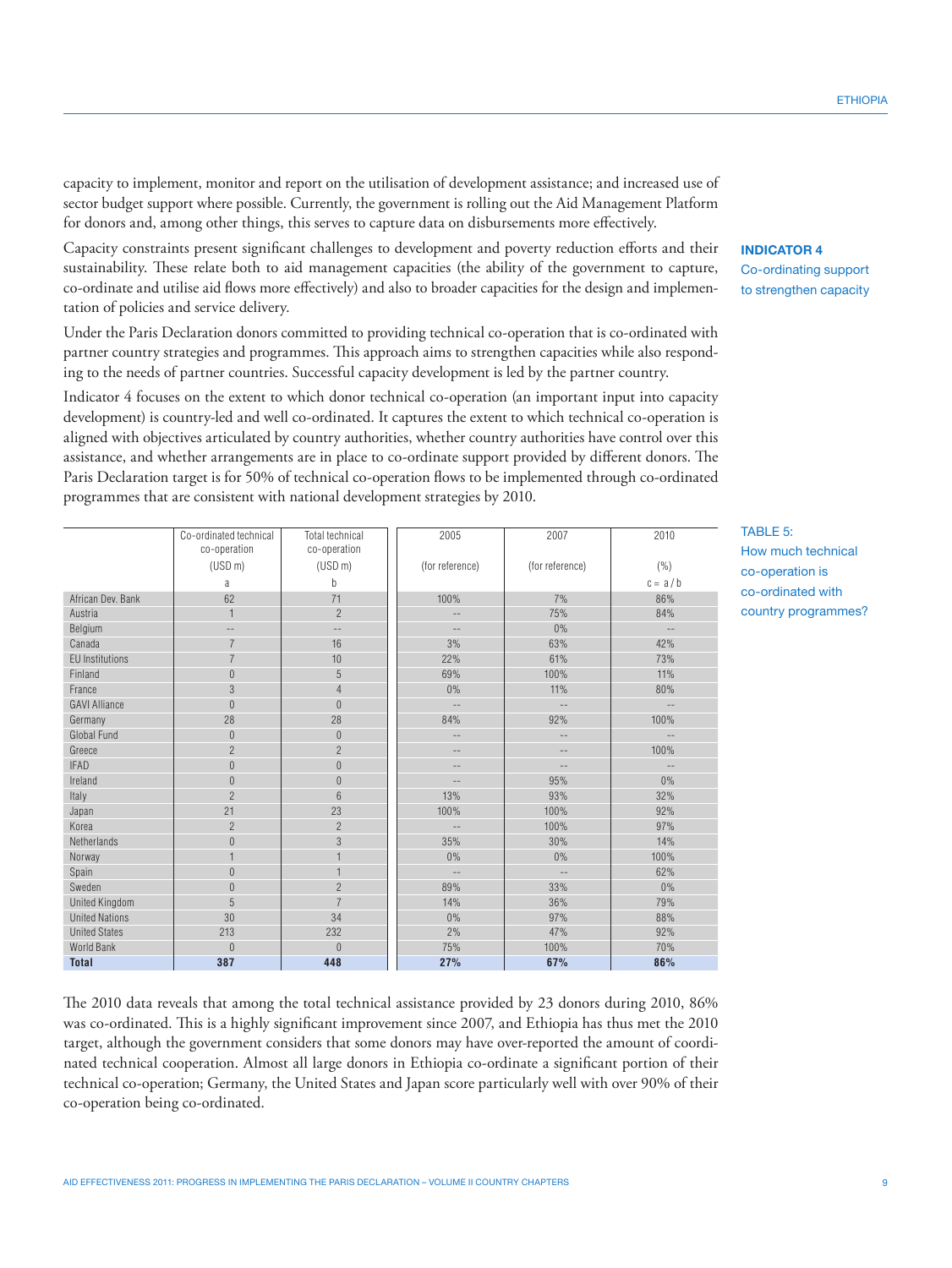The primary challenge identified by the government in strengthening capacity development for co-ordinating technical assistance is the tendency for donors to provide fragmented, ad-hoc, supply-driven support which is not in line with the country's capacity building strategy. In addition, some capacity building efforts are considered expensive and do not necessarily develop the country's existing capacity in a sustainable way. On the part of donors, the major challenges in strengthening capacity and improving the provision of technical co-operation include the high staff turnover in public institutions, as well as the relatively low salary of public servants and the resultant low staff retention.

The government continues to emphasise capacity building, which is one of the main pillars of the NDS. Donors have made extensive use of multi-donor programs to co-ordinate their support, such as the Protection of Basic Services Programme, the Public Sector Capacity Building Programme, and the Productive Safety Net Programme(PSNP). Donors are expected to continue supporting the government in a more cost effective, efficient, co-ordinated and sustainable way through multi-donor programs, sectoral and technical working groups. Challenges in strengthening co-ordinated capacity development include fragmented, ad hoc, supplydriven support, and a high staff turnover in public institutions.

#### **INDICATOR 5**

Using country systems

Donor use of a partner country's established institutions and systems increases aid effectiveness by strengthening the government's long-term capacity to develop, implement and account for its policies to both its citizens and its parliament. The Paris Declaration commits donors to increase their use of country systems that are of sufficient quality, and to work with partner countries to strengthen systems that are currently weak. Indicator 5 is directly linked to Indicator 2 on the quality of Public Financial Management (PFM) and procurement systems.

| Aid             |                        |                                                    | Public financial management |                        |                |                                 |                   |              | Procurement         |                                   |                   |        |
|-----------------|------------------------|----------------------------------------------------|-----------------------------|------------------------|----------------|---------------------------------|-------------------|--------------|---------------------|-----------------------------------|-------------------|--------|
| Э<br><b>ses</b> |                        | disbursed by<br>donors for<br>government<br>sector | Budget<br>execution         | Financial<br>reporting | Auditing       | 2005                            | 2007              | 2010         | Proc.<br>systems    | 2005                              | 2007              | 2010   |
|                 |                        | (USD <sub>m</sub> )                                | (USD <sub>m</sub> )         | (USD <sub>m</sub> )    | (USD m)        | (for reference) (for reference) |                   | (%)          | (USD <sub>m</sub> ) | (for reference)   (for reference) |                   | (%)    |
|                 |                        | a                                                  | b                           | C                      | d              |                                 |                   | avg(b,c,d)/a | e                   |                                   |                   | e/a    |
|                 | African Dev. Bank      | 156                                                | 64                          | 64                     | 46             | 33%                             | 26%               | 37%          | 64                  | 64%                               | 26%               | 41%    |
|                 | Austria                | 5                                                  | $\theta$                    | $\overline{2}$         | $\overline{2}$ | $\qquad \qquad -$               | 0%                | 21%          | 5                   | $-$                               | 53%               | 100%   |
|                 | Belgium                | $\qquad \qquad -$                                  | $\frac{1}{2}$               | --                     | $-$            | $\sim$ $-$                      | 93%               | $-\,-$       | $\qquad \qquad -$   | $\overline{\phantom{m}}$ .        | 93%               | $-\,-$ |
|                 | Canada                 | 74                                                 | 19                          | 19                     | 19             | 84%                             | 100%              | 25%          | 19                  | 84%                               | 20%               | 25%    |
|                 | <b>EU Institutions</b> | 159                                                | 146                         | 146                    | 146            | 10%                             | 71%               | 92%          | 146                 | 10%                               | 62%               | 92%    |
|                 | Finland                | 17                                                 | 5                           | 5                      | 5              | 31%                             | 24%               | 28%          | 11                  | 93%                               | 37%               | 64%    |
|                 | France                 | $\overline{9}$                                     | $\mathbf{1}$                | $\mathbf{1}$           | $\overline{1}$ | 45%                             | 38%               | 16%          | $\mathbf{1}$        | 42%                               | 38%               | 16%    |
|                 | <b>GAVI Alliance</b>   | 17                                                 | $\overline{0}$              | $\theta$               | $\Omega$       | $\overline{\phantom{m}}$        | $-\,-$            | 0%           | $\Omega$            | $\qquad \qquad -$                 | $-\,-$            | $0\%$  |
|                 | Germany                | 65                                                 | 29                          | 29                     | 29             | 40%                             | 21%               | 45%          | 10                  | 40%                               | 69%               | 16%    |
|                 | Global Fund            | 244                                                | $\mathbf{0}$                | 244                    | 244            | 67%                             | 0%                | 67%          | 231                 | 0%                                | 72%               | 95%    |
|                 | Greece                 | $\overline{1}$                                     | $\Omega$                    | $\Omega$               | $\theta$       | $\overline{\phantom{m}}$        | $\qquad \qquad -$ | 0%           | $\Omega$            | $-\, -$                           | $\qquad \qquad -$ | $0\%$  |
|                 | <b>IFAD</b>            | 16                                                 | 16                          | 16                     | 16             | $-\,-$                          | 100%              | 100%         | 16                  | $\qquad \qquad -$                 | 100%              | 100%   |
|                 | Ireland                | 28                                                 | 18                          | 28                     | 6              | 100%                            | 99%               | 62%          | 28                  | 100%                              | 100%              | 100%   |
|                 | Italy                  | 15                                                 | 13                          | $\theta$               | 9              | $\sim$ $-$                      | 15%               | 47%          | 3                   | $\overline{\phantom{m}}$ .        | 62%               | 22%    |
|                 | Japan                  | 47                                                 | $\overline{7}$              | $\overline{7}$         | $\overline{7}$ | 16%                             | 6%                | 14%          | $\overline{7}$      | 16%                               | 6%                | 14%    |
|                 | Korea                  | 10                                                 | $\overline{0}$              | $\overline{0}$         | $\Omega$       | $\overline{\phantom{m}}$        | 0%                | 0%           | $\overline{0}$      | $\overline{\phantom{m}}$ .        | 0%                | $0\%$  |
|                 | Netherlands            | $\overline{0}$                                     | $\overline{0}$              | $\overline{0}$         | $\Omega$       | 25%                             | 100%              |              | $\overline{0}$      | 15%                               | 47%               |        |
|                 | Norway                 | $\overline{4}$                                     | $\overline{4}$              | $\overline{4}$         | $\overline{4}$ | 0%                              | 100%              | 100%         | $\overline{4}$      | 80%                               | 100%              | 100%   |
|                 | Spain                  | 22                                                 | 22                          | 22                     | 22             | $\overline{\phantom{m}}$        | $-\,-$            | 100%         | 22                  | $-\,-$                            | $-\,-$            | 100%   |
|                 | Sweden                 | $\overline{0}$                                     | $\mathbf{0}$                | $\theta$               | $\overline{0}$ | 43%                             | 48%               | $- \, -$     | $\overline{0}$      | 36%                               | 5%                | $-\,-$ |
|                 | <b>United Kingdom</b>  | 341                                                | 335                         | 335                    | 335            | 103%                            | 66%               | 98%          | 337                 | 100%                              | 79%               | 99%    |
|                 | <b>United Nations</b>  | 178                                                | 129                         | 149                    | 89             | 0%                              | 18%               | 69%          | 16                  | 11%                               | 22%               | 9%     |
|                 | <b>United States</b>   | 406                                                | $\mathbf{0}$                | 18                     | 18             | 4%                              | 4%                | 3%           | 18                  | 0%                                | 4%                | 4%     |
|                 | World Bank             | 963                                                | 963                         | 963                    | 963            | 45%                             | 67%               | 100%         | 589                 | 35%                               | 24%               | 61%    |
|                 | <b>Total</b>           | 2777                                               | 1770                        | 2050                   | 1958           | 45%                             | 47%               | 69%          | 1526                | 43%                               | 41%               | 55%    |

TABLE 6: How much aid for the government sector u

country systems?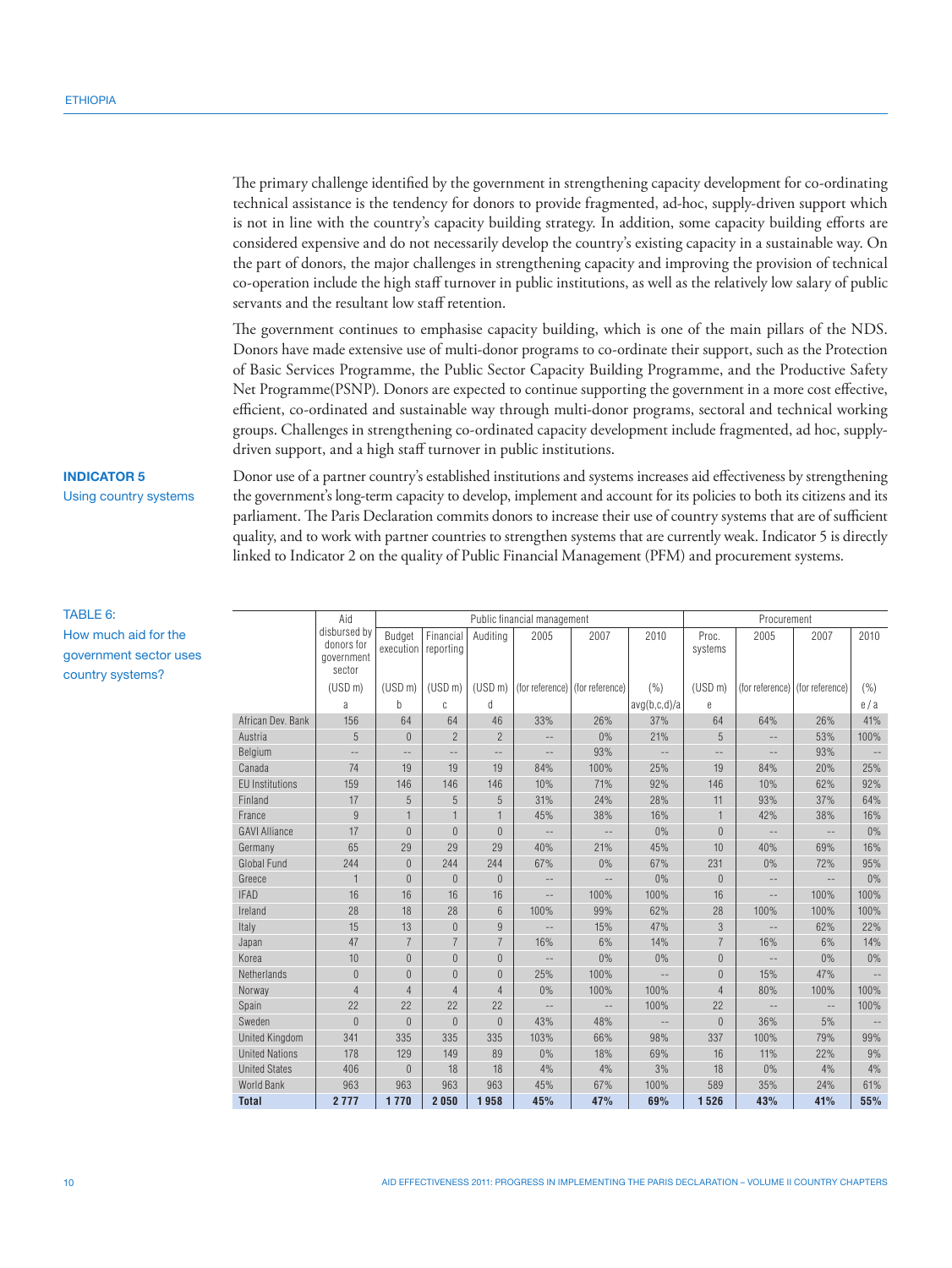Indicator 5a measures the extent to which donors use partner country PFM systems when providing funding for the government sector. It measures the volume of aid that uses partner country PFM systems (budget execution, financial reporting and auditing) as a proportion of total aid disbursed for the government sector. The 2010 target is set relative to Indicator 2a on the quality of PFM systems. For partner countries with a score of 5 or above on Indicator 2a scale the target is for a two-thirds reduction in the proportion of aid to the public sector not using the partner country's PFM systems. For partner countries with a score between 3.5 and 4.5 on Indicator 2a, the target is a one-third reduction in the proportion of aid to the public sector not using partner country's PFM systems. There is no target for countries scoring less than 3.5.

In 2010, 69% of aid channeled to Ethiopia's public sector used the country's public financial management systems, meeting and surpassing the target of 63%. Some of Ethiopia's largest donors, the World Bank, the United Kingdom and the EU Institutions channel over 90% of their aid through country systems. The United States, Japan and France score lower, with the United States the lowest at 3%.

Despite a series of reforms, donor use of country systems has increased slowly, which is due in part to a lack of donor commitment to streamline their procedures, including their specific reporting, planning, and auditing requirements. Challenges in increasing the use of country systems also relate to government capacity, particularly in the lower tiers of government. This is due primarily to high staff turnover, as well as concerns about quality and timeliness of financial reporting. There is a need for both government and donors to discuss their concerns more clearly and agree on an action plan focusing on selected critical issues. In addition, donors need to build more flexible requirements to apply during the period in which government systems are still undergoing improvement. A mutual accountability framework should be developed to monitor and evaluate progress towards the agreed action plan.

Indicator 5b follows a similar graduated target to indicator 5a which is set relative to indicator 2b on the quality of procurement systems. For partner countries with a procurement score of 'A', a two-thirds reduction in the proportion of aid for the public sector not using the country's procurement systems and for partner countries with a procurement score of 'B' to reduce the gap by one-third.

In 2010, 55% of aid channeled to the government sector made use of the country's procurement systems, an increase in relation to previous years. No target was set for this indicator in 2010. However, the government notes that this figure is inflated and that it is likely to be much lower given that in the Ethiopian context most of the procurement follows internal bidding. Ethiopia's largest donors, namely the United Kingdom, Global Fund and the EU Institutions, channel over 90% of their aid through country procurement systems, while the United States and United Nations score substantially lower (both below 10%). Challenges to a greater use of procurement systems are similar to those outlined in relation to indicator 5a regarding the use of PFM systems.

When providing development assistance, some donors establish dedicated project management units or implementation units (PIUs) – to support development projects or programmes. A PIU is said to be "parallel" when it is created by the donor and operates outside existing country institutional and administrative structures. In the short term, parallel PIUs can play a useful role in establishing good practice and promoting effective project management. However, in the long run, parallel PIUs often tend to undermine national capacity development efforts, distort salaries and weaken accountability for development.

To make aid more effective, the Paris Declaration encourages donors to "avoid, to the maximum extent possible, creating dedicated structures for day-to-day management and implementation of aid-financed projects and programmes." Indicator 6 counts the number of parallel PIUs being used in partner countries. The target is to reduce by two-thirds the number of parallel PIUs in each partner country between 2005 and 2010.

## **INDICATOR 5a** Use of country public financial management

systems

**INDICATOR 5b** Use of country procurement systems

**INDICATOR 6** Avoiding parallel implementation structures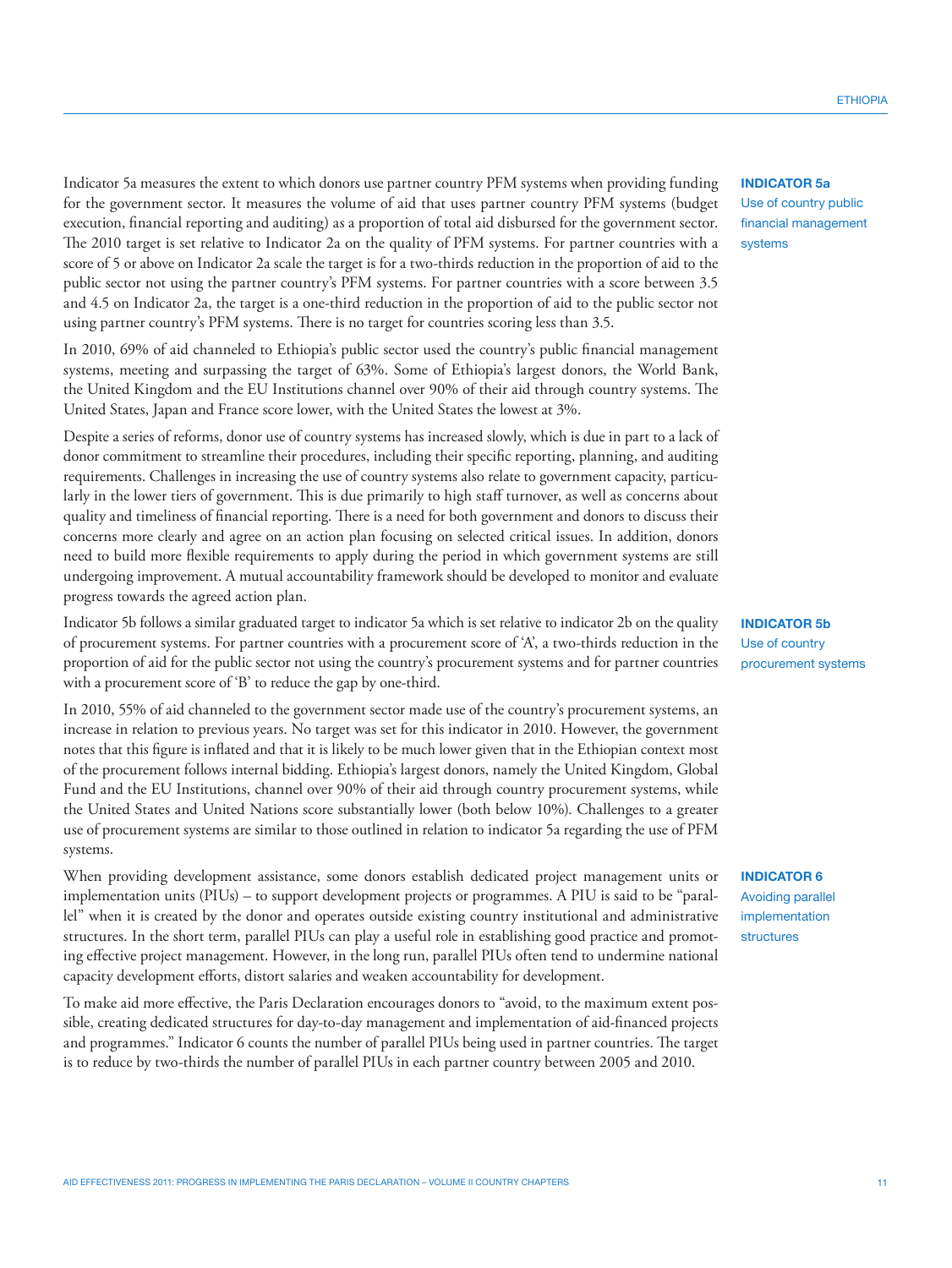## TABLE 7: How many PIUs are parallel to country structures?

|                        |                         | Parallel PIUs           |                  |
|------------------------|-------------------------|-------------------------|------------------|
|                        | 2005<br>(for reference) | 2007<br>(for reference) | 2010<br>(units)  |
| African Dev. Bank      | $\mathbf{1}$            | $\bf 0$                 | $\boldsymbol{0}$ |
| Austria                | --                      | $\overline{2}$          |                  |
| Belgium                | $-\,-$                  | 1                       | $- -$            |
| Canada                 | $6\phantom{.}6$         | $\boldsymbol{0}$        | 4                |
| <b>EU Institutions</b> | $\overline{1}$          |                         |                  |
| Finland                | $\mathbf{1}$            |                         | $\overline{4}$   |
| France                 | $\overline{4}$          | $\overline{2}$          | $\overline{2}$   |
| <b>GAVI Alliance</b>   | $\qquad \qquad -$       | $-$                     | $\overline{0}$   |
| Germany                | $\overline{4}$          | $\overline{2}$          | $\overline{2}$   |
| Global Fund            | $\boldsymbol{0}$        | $\mathbf{0}$            | $\boldsymbol{0}$ |
| Greece                 | $-\,-$                  | $-$                     | $\theta$         |
| <b>IFAD</b>            | $-\,-$                  | $\bf 0$                 | $\boldsymbol{0}$ |
| Ireland                | $\boldsymbol{0}$        | $\boldsymbol{0}$        | $\overline{0}$   |
| Italy                  | $\, 8$                  | $\overline{7}$          | $\overline{2}$   |
| Japan                  | $\boldsymbol{0}$        | $\boldsymbol{0}$        | $\overline{0}$   |
| Korea                  | --                      | 0                       | 3                |
| Netherlands            | $\boldsymbol{0}$        | $\overline{1}$          | $\boldsymbol{0}$ |
| Norway                 | $\boldsymbol{0}$        | $\boldsymbol{0}$        | $\boldsymbol{0}$ |
| Spain                  | --                      |                         | $\overline{0}$   |
| Sweden                 | $\mathbf{1}$            | $\boldsymbol{0}$        | $\overline{0}$   |
| United Kingdom         | $\boldsymbol{0}$        | $\overline{0}$          | $\theta$         |
| <b>United Nations</b>  | $\overline{0}$          |                         | $\overline{0}$   |
| <b>United States</b>   | 62                      | 38                      | 30               |
| World Bank             | 15                      | $\boldsymbol{0}$        | $\theta$         |
| <b>Total</b>           | 103                     | 56                      | 49               |

Ethiopia has managed to reduce the number of parallel PIUs from 56 in 2007 to 49 in 2010, though this remains somewhat short of the 2010 target of 34 parallel PIUs. Some donors that continue to use parallel PIUs due to the unwillingness to change their procedures, and also a lack of flexibility to accommodate new approaches.

The increasing use of multi-donor programme modalities and government systems as aid delivery mechanisms, as well as increasing co-ordination through the technical and sector working groups, are expected to lead to a significant reduction in the number of parallel PIUs.

Aid is "tied" when restrictions are placed on the countries that goods and services may be purchased from, typically including the donor country and/or another narrowly specified group of countries. Untied aid not only improves value for money and decreases administrative burdens, but also supports the use of local resources, country systems and the harmonisation of donor support provided through pooled or joint aid instruments and approaches.

Data on the extent to which aid is tied are based on voluntary self-reporting by donors that are members of the OECD's Development Assistance Committee (DAC). The Paris Declaration target is to continue progress towards untying all aid between 2005 and 2010.

In 2010, 86% of aid to Ethiopia was untied, exceeding the 2010 target of making progress above the 66% baseline. Canada made the greatest progress by increasing untied aid from only 11% in 2005 to 100% in 2010, while the United States and Italy score relatively lower than other donors at 71% and 65% respectively.

Most of the components of aid are currently untied, with the biggest proportion of tied aid stemming from components of technical assistance. However, there are still some donors, including multilateral institutions, which require the procurement of goods and services from their own companies or countries.

# **INDICATOR 8** Untying aid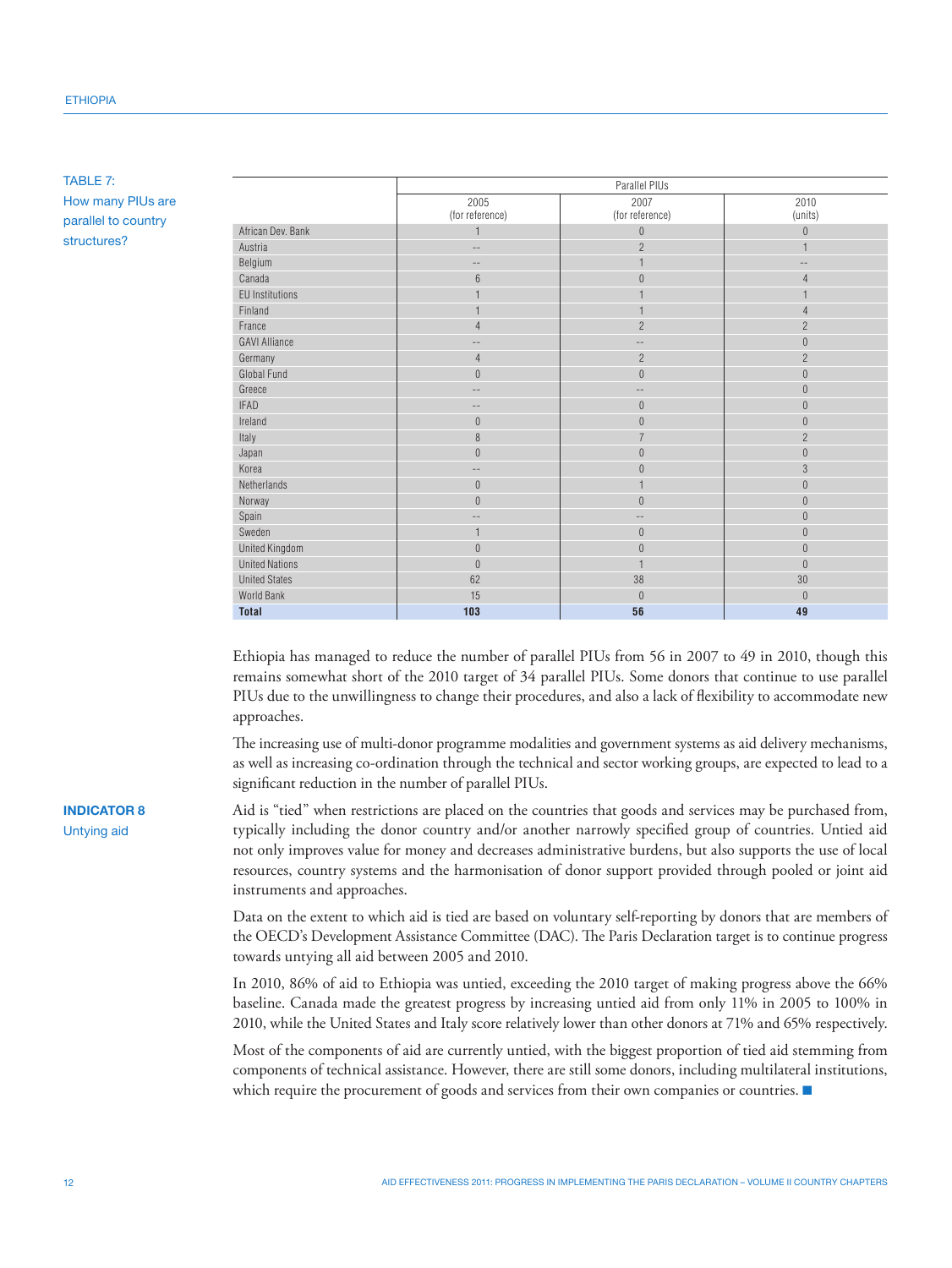|                                        | Total bilateral aid as<br>reported to the DAC<br>in 2009 | Untied aid | 2005<br>(for reference) | 2007<br>(for reference) | Share of untied aid |
|----------------------------------------|----------------------------------------------------------|------------|-------------------------|-------------------------|---------------------|
| Australia                              | 2.5                                                      | 2.5        | 100%                    | 100%                    | 100%                |
| Austria                                | 5.1                                                      | 5.1        | 93%                     | 98%                     | 100%                |
| Belgium                                | 3.2                                                      | 3.2        | 100%                    | 100%                    | 100%                |
| Canada                                 | 24.3                                                     | 24.3       | 11%                     | 91%                     | 100%                |
| <b>Denmark</b>                         | 12.4                                                     | 12.4       | 100%                    | 100%                    | 100%                |
| Finland                                | 4.1                                                      | 4.0        | 100%                    | 100%                    | 96%                 |
| France                                 | 67.4                                                     | 67.4       | 79%                     | 97%                     | 100%                |
| Germany                                | 23.6                                                     | 23.6       | 70%                     | 99%                     | 100%                |
| Greece                                 | 0.4                                                      | 0.4        | 100%                    | 69%                     | 90%                 |
| Ireland                                | 49.1                                                     | 49.1       | 100%                    | 100%                    | 100%                |
| Italy                                  | 18.3                                                     | 11.9       | 23%                     | 25%                     | 65%                 |
| Japan                                  | 79.5                                                     | 79.5       | 100%                    | 100%                    | 100%                |
| Korea                                  | 0.1                                                      | 0.1        |                         | $0\%$                   | 100%                |
| Luxembourg                             | 1.6                                                      | 1.6        | 100%                    | 100%                    | 100%                |
| Netherlands                            | 93.6                                                     | 92.9       | 71%                     | 94%                     | 99%                 |
| New Zealand                            | 0.4                                                      | 0.4        | 20%                     | 100%                    | 100%                |
| Norway                                 | 33.5                                                     | 33.5       | 99%                     | 100%                    | 100%                |
| Portugal                               | 0.0                                                      | 0.0        |                         |                         |                     |
| Spain                                  | 70.0                                                     | 65.0       | 84%                     | 65%                     | 93%                 |
| Sweden                                 | 41.9                                                     | 41.9       | 100%                    | 100%                    | 100%                |
| Switzerland                            | 3.2                                                      | 3.2        | 100%                    | 100%                    | 100%                |
| <b>United Kingdom</b>                  | 541.0                                                    | 541.0      | 100%                    | 100%                    | 100%                |
| <b>United States</b>                   | 921.2                                                    | 649.6      | 74%                     | 61%                     | 71%                 |
| <b>Total</b>                           | 1997                                                     | 1713       | 66%                     | 76%                     | 86%                 |
| Source: OECD Creditor Reporting System |                                                          |            |                         |                         |                     |

TABLE 8: How much bilateral aid is untied?

*Source:* OECD Creditor Reporting System.

# **HARMONISATION**

POOR CO-ORDINATION OF AID increases the cost to both donors and partner countries and significantly reduces the real value of aid. Harmonisation of aid delivery procedures and the adoption of common arrangements help reduce duplication of effort and lower the transaction costs associated with aid management. The Paris Declaration focuses on two dimensions of aid as a proxy for assessing overall harmonisation: the use of common arrangements within programme-based approaches (PBAs) and the extent to which donors and partner countries conduct joint missions and co-ordinate analytic work.

Aid effectiveness is enhanced when donors use common arrangements to manage and deliver aid in support of partner country priorities. A good mechanism for aid co-ordination can be described as one that has shared objectives and integrates the various interests of stakeholders. Indicator 9 assesses the degree to which donors work together – and with partner governments and organisations – by measuring the proportion of total ODA disbursed within programme-based approaches (PBAs). In practice, there are many different approaches and modalities which can use PBAs and harmonisation takes place at various levels.

At one level, the partner country is responsible for defining clear, country-owned programmes (*e.g.* a sector programme or strategy) and establishing a single budgetary framework that captures all resources (both domestic and external). At another level, donors are responsible for taking steps to use local systems for programme design and implementation, financial management, monitoring and evaluation. Finally, partner countries and donors are jointly responsible for donor co-ordination and harmonisation of donor procedures. The 2010 target is that two-thirds of aid flows are provided in the context of PBAs.

**INDICATOR 9** Using common arrangements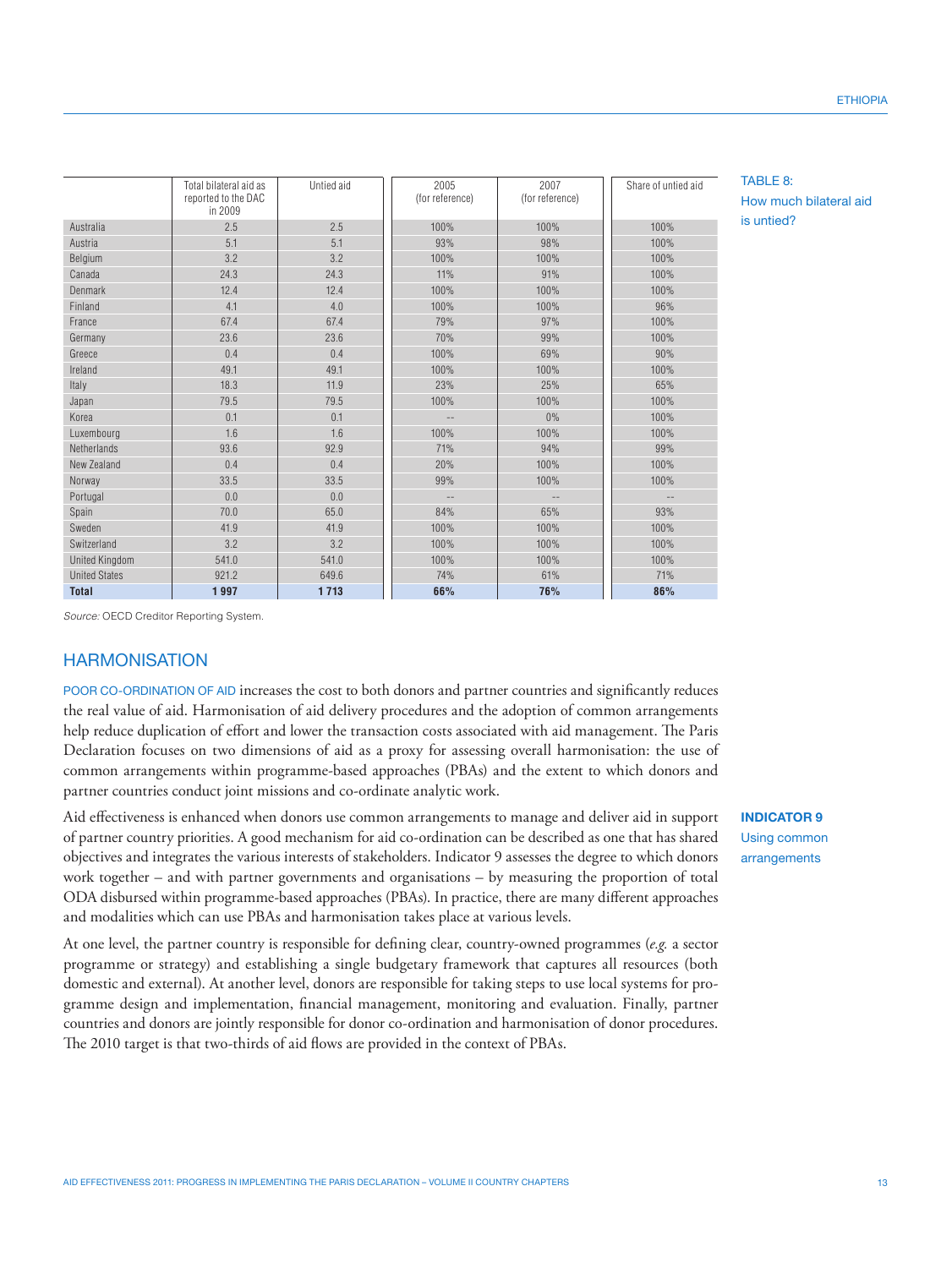# TABLE 9: How much aid is programme based?

|                        |                     | Programme-based approaches |                          | Total aid           | 2005                     | 2007              | 2010        |
|------------------------|---------------------|----------------------------|--------------------------|---------------------|--------------------------|-------------------|-------------|
|                        | Budget support      | Other PBAs                 | Total                    | disbursed           |                          |                   |             |
|                        | (USD <sub>m</sub> ) | (USD <sub>m</sub> )        | (USD <sub>m</sub> )      | (USD <sub>m</sub> ) | (for reference)          | (for reference)   | ( %)        |
|                        | a                   | b                          | $c = a + b$              | d                   |                          |                   | $e = c / d$ |
| African Dev. Bank      | $\theta$            | 46                         | 46                       | 156                 | 64%                      | 27%               | 29%         |
| Austria                | $\overline{0}$      | 6                          | 6                        | $\overline{7}$      |                          | 0%                | 83%         |
| Belgium                | $\cdots$            | $\overline{\phantom{m}}$   | $\overline{\phantom{m}}$ | $-\,-$              | $-\,-$                   | 45%               | $-\,-$      |
| Canada                 | $\overline{0}$      | 73                         | 73                       | 93                  | 61%                      | 76%               | 79%         |
| <b>EU</b> Institutions | $\Omega$            | 114                        | 114                      | 162                 | 31%                      | 82%               | 70%         |
| Finland                | $\overline{0}$      | 5                          | 5                        | 26                  | 33%                      | 25%               | 18%         |
| France                 | $\overline{0}$      | $\theta$                   | $\overline{0}$           | 10                  | $0\%$                    | 0%                | 0%          |
| <b>GAVI Alliance</b>   | $\overline{0}$      | $\theta$                   | $\theta$                 | 17                  | $-\,-$                   | $\qquad \qquad -$ | 0%          |
| Germany                | $\overline{0}$      | 52                         | 52                       | 65                  | 16%                      | 21%               | 79%         |
| <b>Global Fund</b>     | $\overline{0}$      | 257                        | 257                      | 257                 | 100%                     | 100%              | 100%        |
| Greece                 | $\mathbf{0}$        | $\theta$                   | $\theta$                 | $\overline{2}$      | $\qquad \qquad -$        | $-$               | 17%         |
| <b>IFAD</b>            | $\overline{0}$      | $\Omega$                   | $\theta$                 | 16                  | $\overline{\phantom{m}}$ | 100%              | 0%          |
| Ireland                | $\overline{0}$      | 28                         | 28                       | 34                  | 22%                      | 67%               | 82%         |
| Italy                  | $\Omega$            | $\overline{2}$             | $\overline{2}$           | 17                  | 14%                      | 25%               | 11%         |
| Japan                  | $\overline{0}$      | 47                         | 47                       | 68                  | $0\%$                    | 91%               | 68%         |
| Korea                  | $\overline{0}$      | $\overline{0}$             | $\theta$                 | 10                  | $\sim$ $-$               | 0%                | 0%          |
| Netherlands            | $\theta$            | 40                         | 40                       | 61                  | 68%                      | 17%               | 65%         |
| Norway                 | $\overline{0}$      | $\overline{1}$             |                          | 30                  | $0\%$                    | 2%                | 4%          |
| Spain                  | $\overline{0}$      | 19                         | 19                       | 42                  | $-\,-$                   | $\cdots$          | 45%         |
| Sweden                 | $\overline{0}$      | 6                          | $6\overline{6}$          | 29                  | 55%                      | 78%               | 21%         |
| <b>United Kingdom</b>  | $\overline{0}$      | 337                        | 337                      | 357                 | 101%                     | 87%               | 95%         |
| <b>United Nations</b>  | $\overline{0}$      | 81                         | 81                       | 210                 | 100%                     | 53%               | 39%         |
| <b>United States</b>   | $\overline{0}$      | 446                        | 446                      | 596                 | 25%                      | 99%               | 75%         |
| <b>World Bank</b>      | $\overline{0}$      | 409                        | 409                      | 963                 | 59%                      | 58%               | 42%         |
| <b>Total</b>           | $\bf{0}$            | 1968                       | 1968                     | 3 2 2 8             | 53%                      | 66%               | 61%         |

The proportion of aid disbursed through programme-based approaches (PBAs) decreased from 66% in 2007 to 61% in 2010. This constitutes a setback for 2010 and Ethiopia has therefore not met the target of 66%. Nonetheless the use of common arrangements continues to be an important aspect of development assistance in Ethiopia. Among major donors, the Global Fund and the United Kingdom made the greatest use of PBAs, while the World Bank and United Nations registered considerably lower figures.

Donors make extensive use of multi-donor trust funds in Ethiopia. Some of the most notable programmebased interventions include the Gender Equality Joint Programme, the Public Sector Capacity Building Programme, the General Education Quality Improvement Programme, and the Agricultural Growth Programme (AGP).

The challenge that arises when donors implement PBAs with divergent priorities and institutional procedures is that this makes it increasingly difficult to ensure effective management. In turn, lengthy preparatory work reduces the timeliness of support to the country. The government insists that the existing PBA programmes are efficient and effective and more should be implemented.

# **INDICATOR 10a** Joint missions

A common complaint of partner countries is that donors make too many demands on their limited resources: country authorities spend too much time meeting with donor officials and responding to their many requests. The Paris Declaration recognises that donors have a responsibility to ensure that, to the greatest extent possible, the missions and analytical work they commission are undertaken jointly  $-i.e.$  that the burden of such work is shared. The 2010 target is that 40% of donor missions to the field are conducted jointly.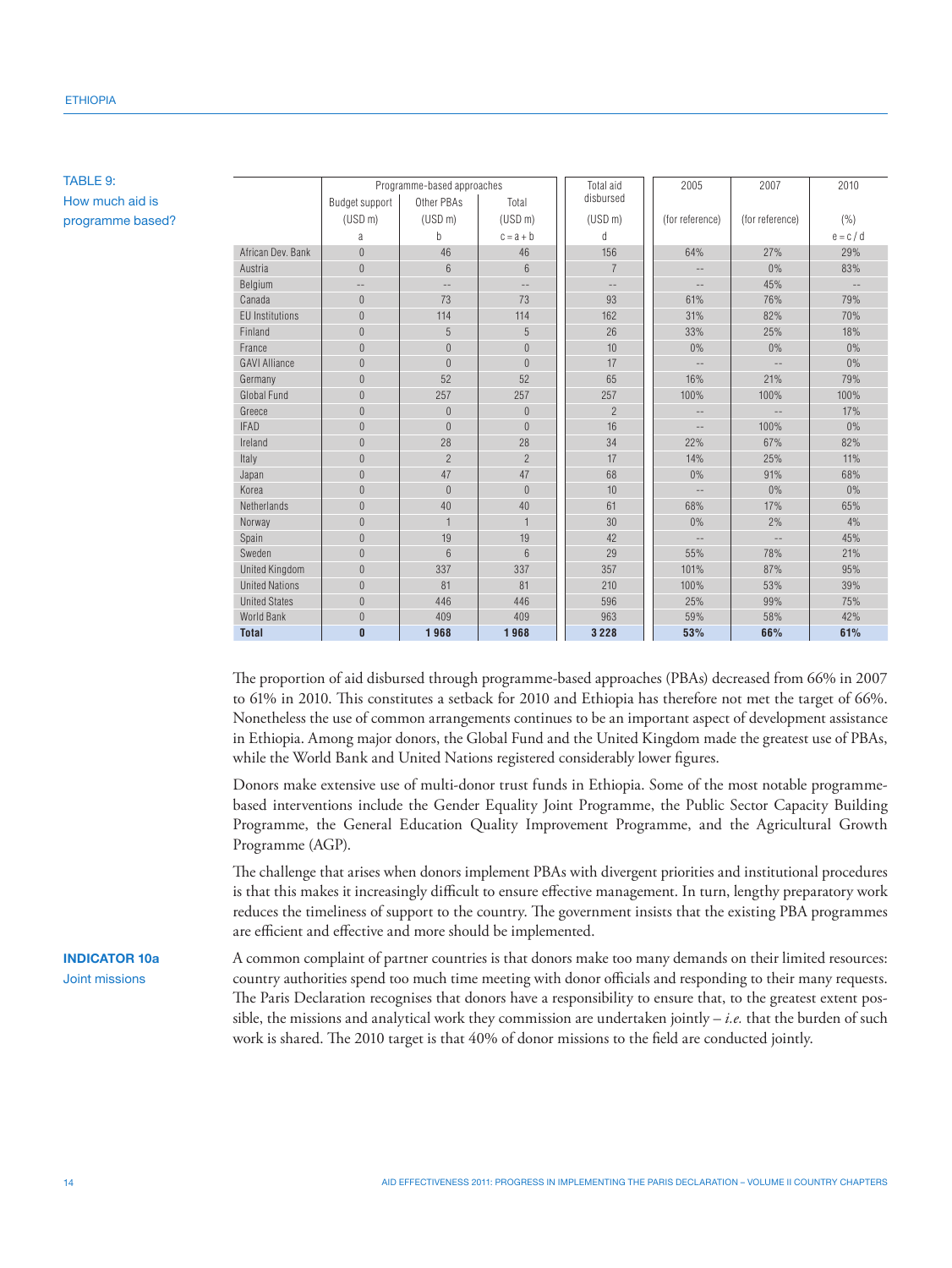|                        | Co-ordinated donor<br>missions* | Total donor missions | 2005*             | 2007              | 2010*         |
|------------------------|---------------------------------|----------------------|-------------------|-------------------|---------------|
|                        | (missions)                      | (missions)           | (for reference)   | (for reference)   | (% )          |
|                        | a                               | b                    |                   |                   | $c = a/b$     |
| African Dev. Bank      | $\overline{4}$                  | 13                   | 15%               | 12%               | 31%           |
| Austria                | $\bf 0$                         | $\mathfrak{Z}$       | $-$               | $0\%$             | $0\%$         |
| Belgium                | $-$                             | $-$                  | $-\,-$            | 33%               | $\sim$ $-$    |
| Canada                 | $\overline{4}$                  | $\boldsymbol{8}$     | 62%               | 0%                | 50%           |
| <b>EU</b> Institutions | 5                               | 5                    | 67%               | 64%               | 100%          |
| Finland                | $\overline{4}$                  | $\overline{4}$       | 17%               | 38%               | 100%          |
| France                 | $\mathbf{0}$                    | 10                   | 0%                | 40%               | $0\%$         |
| <b>GAVI Alliance</b>   | $\overline{2}$                  | 3                    | $\qquad \qquad -$ | $-\,-$            | 67%           |
| Germany                | 3                               | 5                    | 67%               | 22%               | 60%           |
| Global Fund            | 3                               | 11                   | 25%               | 0%                | 27%           |
| Greece                 | $\boldsymbol{0}$                | $\theta$             | $\overline{a}$    | $\overline{a}$    | $\sim$ $\sim$ |
| <b>IFAD</b>            | $\overline{4}$                  | 10                   | $-\,-$            | 100%              | 40%           |
| Ireland                | $\bf 0$                         | $\theta$             | 25%               | 40%               | $-\,-$        |
| Italy                  | 3                               | 16                   | 33%               | 67%               | 19%           |
| Japan                  | $\bf 0$                         | 11                   | 0%                | 0%                | $0\%$         |
| Korea                  | $\overline{0}$                  | 5                    | $\qquad \qquad -$ | $0\%$             | $0\%$         |
| Netherlands            | 5                               | 5                    | 55%               | 50%               | 100%          |
| Norway                 | 3                               | 8                    | 100%              | $0\%$             | 38%           |
| Spain                  | $\boldsymbol{0}$                |                      | $-\,-$            | $\qquad \qquad -$ | $0\%$         |
| Sweden                 |                                 | $\overline{2}$       | 22%               | $-$               | 50%           |
| United Kingdom         |                                 | 9                    | 85%               | 100%              | 11%           |
| <b>United Nations</b>  | 17                              | 39                   | 100%              | 53%               | 44%           |
| <b>United States</b>   | $\overline{2}$                  | $\overline{2}$       | 50%               | 100%              | 100%          |
| World Bank             | 19                              | 40                   | 36%               | 15%               | 48%           |
| <b>Total</b>           | 52                              | 210                  | 27%               | 29%               | 25%           |

TABLE 10: How many donor missions are co-ordinated?

\*The total of coordinated missions has been adjusted to avoid double counting.

A discount factor of 35% is applied.

The 2011 Survey reported that only 25% of 210 donor missions to Ethiopia were conducted jointly, a setback from the rate of 29% in 2007. This falls considerably below the 2010 target of 40%.

The increasing number of multi-donor programmes has contributed to raising the proportion of joint missions, and will likely continue to do so. Partnerships in the health sector, rural economic development and food security development have improved donor mission co-ordination. However, a significant number of donors still follow a project-based approach and organise stand-alone missions, which both overburdens the implementing partners and increases transaction costs.

Country analytic work is the analysis and advice necessary to strengthen policy dialogue, and to develop and implement country strategies. It includes country or sector studies and strategies, country evaluations and discussion papers. The Paris Declaration foresees that donors should conduct analytic work jointly where possible as it helps curb transaction costs for partner authorities, avoids unnecessary duplicative work and helps to foster common understanding. Indicator 10b measures the proportion of country analytic work that is undertaken jointly. The 2010 target is that 66% of country analytic work is carried out jointly.

In the 2011 Survey, 52% of 153 analytical works were co-ordinated – this is a significant setback from 70% in 2007, and falls short of meeting the 2010 target of 66%. Among the largest donors, the United Nations and Canada co-ordinate a relatively high proportion of their analytical work (over 70%).

The implementation of programme-based approaches has contributed to an increase in the level of joint analytical work. The United Nations has contributed significantly to producing joint analytical work, not only with other UN agencies, but also with bilateral donors and the government.

**INDICATOR 10b** Joint country analytic work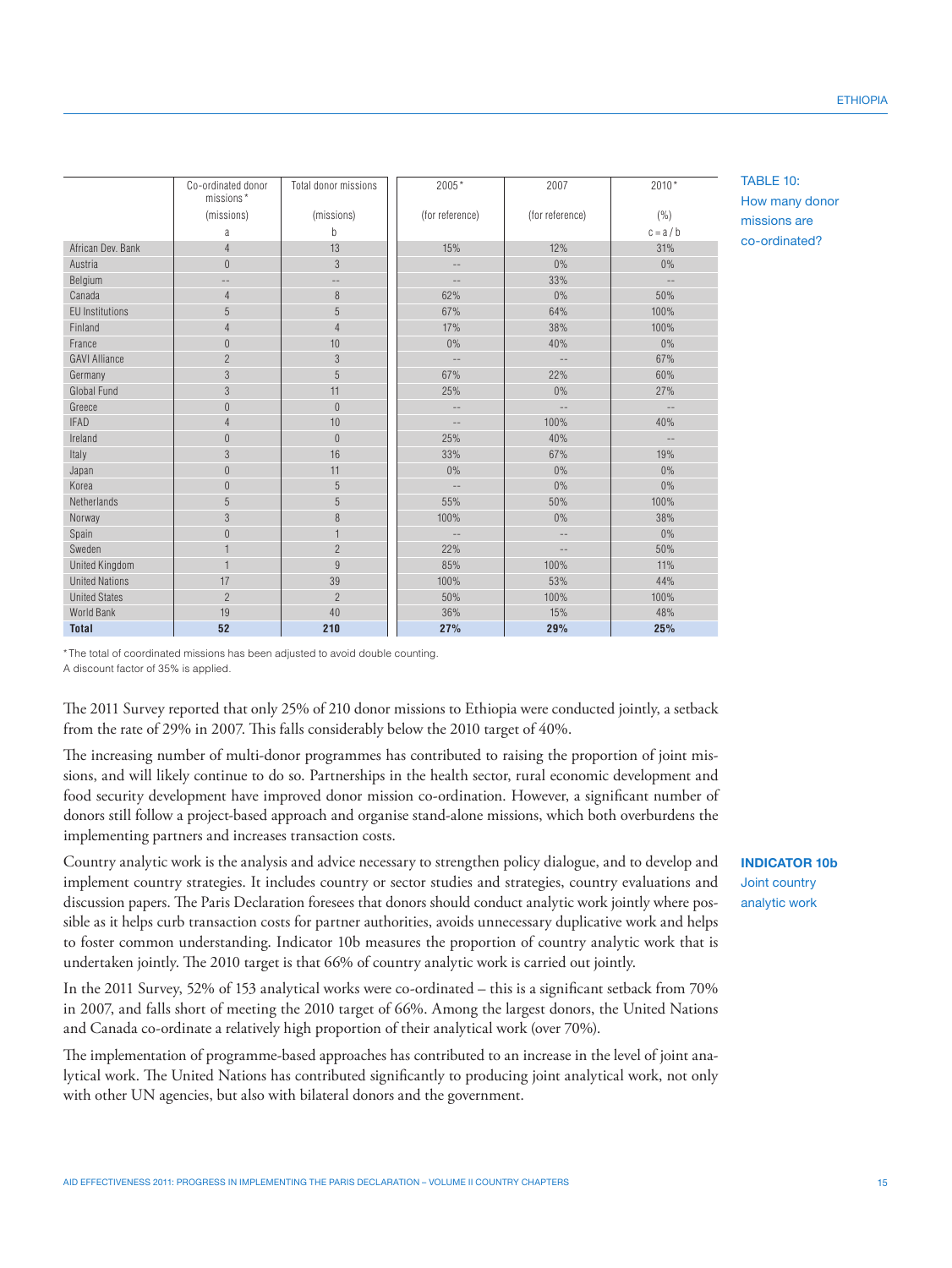TABLE 11: How much country analytic work is co-ordinated?

|                        | Co-ordinated donor<br>analytic work* | Total donor analytic<br>work | 2005*                    | 2007                     | 2010*                    |
|------------------------|--------------------------------------|------------------------------|--------------------------|--------------------------|--------------------------|
|                        | (units)                              | (units)                      | (for reference)          | (for reference)          | ( %)                     |
|                        | a                                    | b                            |                          |                          | $c = a/b$                |
| African Dev. Bank      | $\overline{2}$                       | $\overline{4}$               | $0\%$                    | $- -$                    | 50%                      |
| Austria                | $\theta$                             | $\theta$                     | $\equiv$ $\equiv$        | $\overline{\phantom{m}}$ | $-$                      |
| Belgium                | $\overline{a}$                       | $\overline{a}$               | $-$                      | $-$                      | $-$                      |
| Canada                 | 24                                   | 34                           | 75%                      | $-\,-$                   | 71%                      |
| <b>EU</b> Institutions | $\overline{2}$                       | $\overline{2}$               | 100%                     | 100%                     | 100%                     |
| Finland                | 3                                    | 3                            | $\qquad \qquad -$        | 63%                      | 100%                     |
| France                 | $\overline{0}$                       | $\overline{0}$               | $\qquad \qquad -$        | 67%                      | $\qquad \qquad -$        |
| <b>GAVI Alliance</b>   | $\overline{0}$                       | $\boldsymbol{0}$             | $-$                      | $-\,-$                   | $\cdots$                 |
| Germany                | $\overline{4}$                       | $\overline{9}$               | 100%                     | $-\,-$                   | 44%                      |
| Global Fund            | 3                                    | 3                            | $\qquad \qquad -$        | 0%                       | 100%                     |
| Greece                 | $\theta$                             | $\overline{0}$               | $\qquad \qquad -$        | $-\,-$                   | $-\,-$                   |
| <b>IFAD</b>            |                                      |                              | $\qquad \qquad -$        | 100%                     | 100%                     |
| Ireland                | 6                                    | 6                            | $-$                      | $\qquad \qquad -$        | 100%                     |
| Italy                  | $\overline{c}$                       | 8                            | $-$                      | 57%                      | 25%                      |
| Japan                  | $\overline{0}$                       | $\overline{c}$               | 50%                      | 0%                       | 0%                       |
| Korea                  |                                      |                              | $\qquad \qquad -$        | 0%                       | 100%                     |
| Netherlands            | $\overline{0}$                       | $\overline{0}$               | 100%                     | $0\%$                    | $\overline{\phantom{a}}$ |
| Norway                 | $\theta$                             |                              | 50%                      | 100%                     | 0%                       |
| Spain                  | $\theta$                             |                              | $\overline{\phantom{m}}$ | $-\,-$                   | 0%                       |
| Sweden                 | $\Omega$                             |                              | $\qquad \qquad -$        | $-\,-$                   | 0%                       |
| United Kingdom         | 8                                    | 13                           | 75%                      | 80%                      | 62%                      |
| <b>United Nations</b>  | 44                                   | 57                           | 100%                     | 88%                      | 77%                      |
| <b>United States</b>   | 5                                    | 5                            | $-\,-$                   | 100%                     | 100%                     |
| World Bank             | $\overline{2}$                       | $\overline{2}$               | 38%                      | 0%                       | 100%                     |
| <b>Total</b>           | 80                                   | 153                          | 50%                      | 70%                      | 52%                      |

\*The total of coordinated missions has been adjusted to avoid double counting.

A discount factor of 25% is applied.

From the government's perspective, the most important issue regarding analytical work relates to the extent to which this has improved the government's analytical capacity. Evidence indicates that donors need to work more towards involving the government constructively in conducting analytical work in order to improve government capacity. In addition, better sector policy dialogue should considerably increase joint country analytical work.

In terms of division of labour the main challenges include a lack of common strategy amongst donors, and a lack of appetite from key donors to move forward for structural reasons. However, the EU is addressing the issue and developing an EU joint strategy with its member states and Norway which would also be open to like-minded donors. Stakeholders note concerns that a division of labour could lead to compromises in government leadership and ownership in the prioritisation of aid among sectors, and also that unexpected outcomes could lead to a loss of some donors´ interest in the division of labour which in turn could ultimately lead to reduced aid flows. Thus, division of labour should fully take into account the importance of government playing a key role in defining and assigning the division of labour among donors and ensuring that the exercise does not result in the reduction of aid flows.

Nonetheless, a sense of division of labour already exists within the Development Assistance Group (DAG) structure, in that dialogue is organised between the government and *de facto* lead donors (co chairs of the DAG, and of sector and technical working groups) as well as other active donors.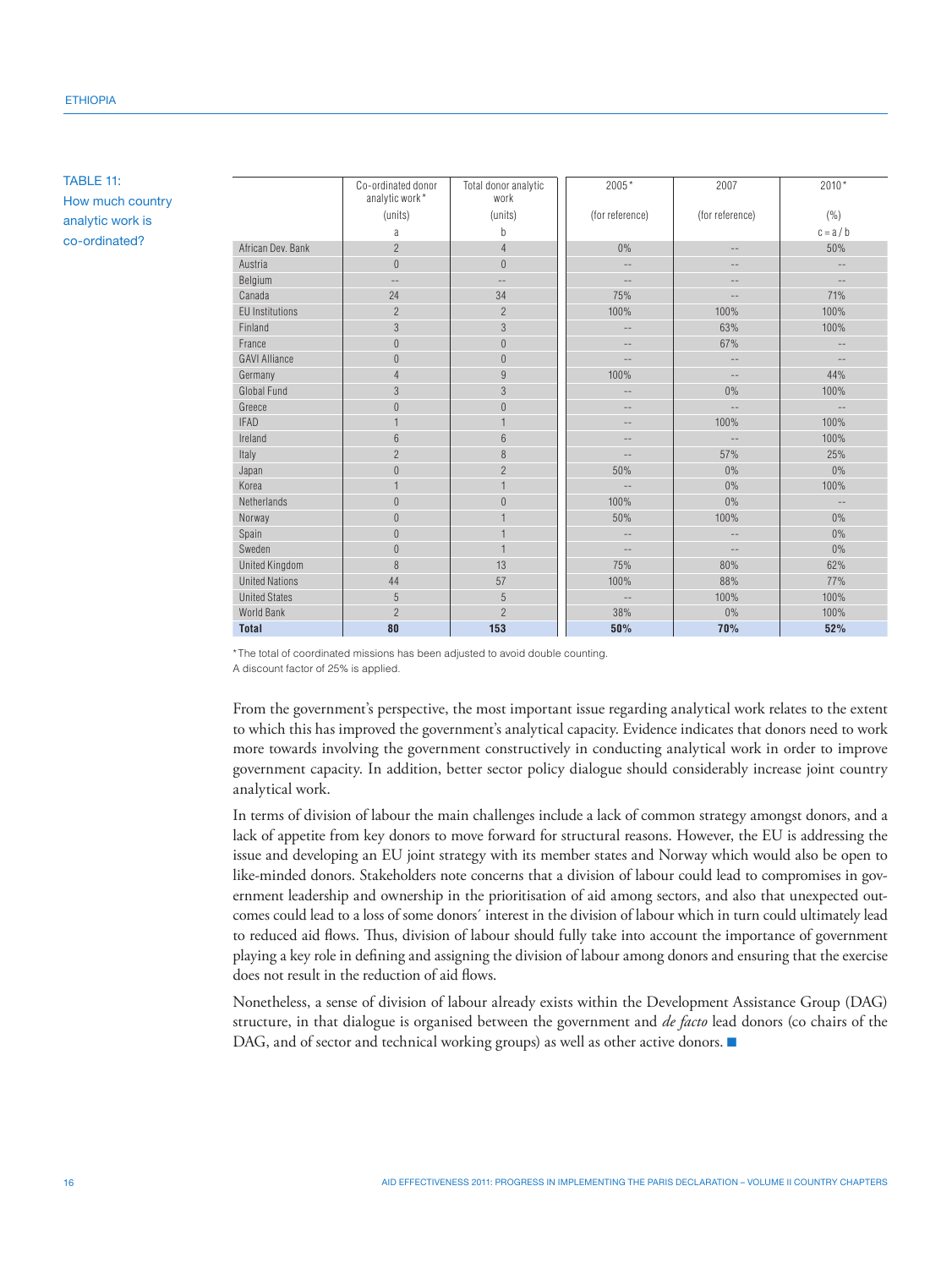**ETHIOPIA** 

# MANAGING FOR RESULTS

Both donors and partner countries should manage resources according to well-defined, desired results, measuring progress toward them and using information on results to improve decision making and performance. Achieving this implies strengthening capacity to undertake such management and emphasising a focus on results. Countries are expected to develop cost-effective and results-oriented reporting and performance assessment frameworks, while donors commit to use them and refrain from requiring separate reporting.

Indicator 11 assesses the quality of a country's results-oriented frameworks. In particular, it considers the quality of the information generated, stakeholder access to information, and the extent to which the information is utilised within a country level monitoring and evaluation system. The government provides evidence against these criteria through the survey, and this is translated by the World Bank into a score running from A (highest score) to E (lowest score).

The Paris Declaration 2010 global target is to reduce the proportion of countries without transparent and monitorable performance assessment frameworks by one-third. The World Bank awarded Ethiopia a B for its results-based management practices, an improvement from 2007. The national development strategy (NDS) has a monitoring and evaluation (M&E) framework designed to track progress against achieving the targets and goals of the NDS. The institutional responsibilities and the co-ordination structure of the framework are well developed and annual progress reports track NDS implementation in a unified way. The data collection in support of the NDS is comprehensive and draws on a variety of resources. The country is working to improve the quality of data through capacity development. There is also a good level of stakeholder access to information. Policy makers and line ministries use the outputs of the M&E framework (*i.e.* reports) and the framework tracks input and output indicators identified by the NDS.

Under the current NDS the M&E system is built on the existing Welfare Monitoring System. Data for M&E is collected by the Central Statistical Agency through survey, census and analyses conducted by the Ministry of Finance and Economic Development. The establishment of a national statistical system aims to improve the quality of data required for M&E. In relation to sectoral socio-economic development targets, a policy matrix presents a list of actions or policy measures and annual quantitative targets for the M&E of the achievements/drawbacks during the programme period. The matrix sets the basis for a transparent process through which the government, donors and other stakeholders can undertake a shared appraisal of results, which then forms a basis for the preparation of Annual Progress Reviews.  $\blacksquare$ 

## MUTUAL ACCOUNTABILITY

STRONG AND BALANCED MECHANISMS that support accountability are required at all levels for aid to be most effective. Donors and partner country governments should be accountable to their respective publics and to each other for implementing their commitments on aid, its effectiveness, and the results to which it contributes.

Indicator 12 examines whether there is a country-level mechanism for mutual assessment of progress on partnership commitments, including on aid effectiveness. There are three criteria that must all be met: the existence of an aid policy or strategy agreed between the partner country government and donors; specific country-level aid effectiveness targets for both the partner country government and donors; an assessment towards these targets undertaken by both partner and donors in the last two years, and discussed in a forum for broad-based dialogue.

The 2010 target is for all partner countries to have mutual assessment reviews meeting these criteria in place. Ethiopia has not met the 2010 target for mutual accountability. Mutual accountability in Ethiopia is challenged by the absence of specific country-level aid effectiveness targets for both the country and donors, and the absence of assessment towards these targets undertaken by both the country and its donors.

**INDICATOR 11** Do countries have results-oriented frameworks?

**INDICATOR 12** Mutual accountability